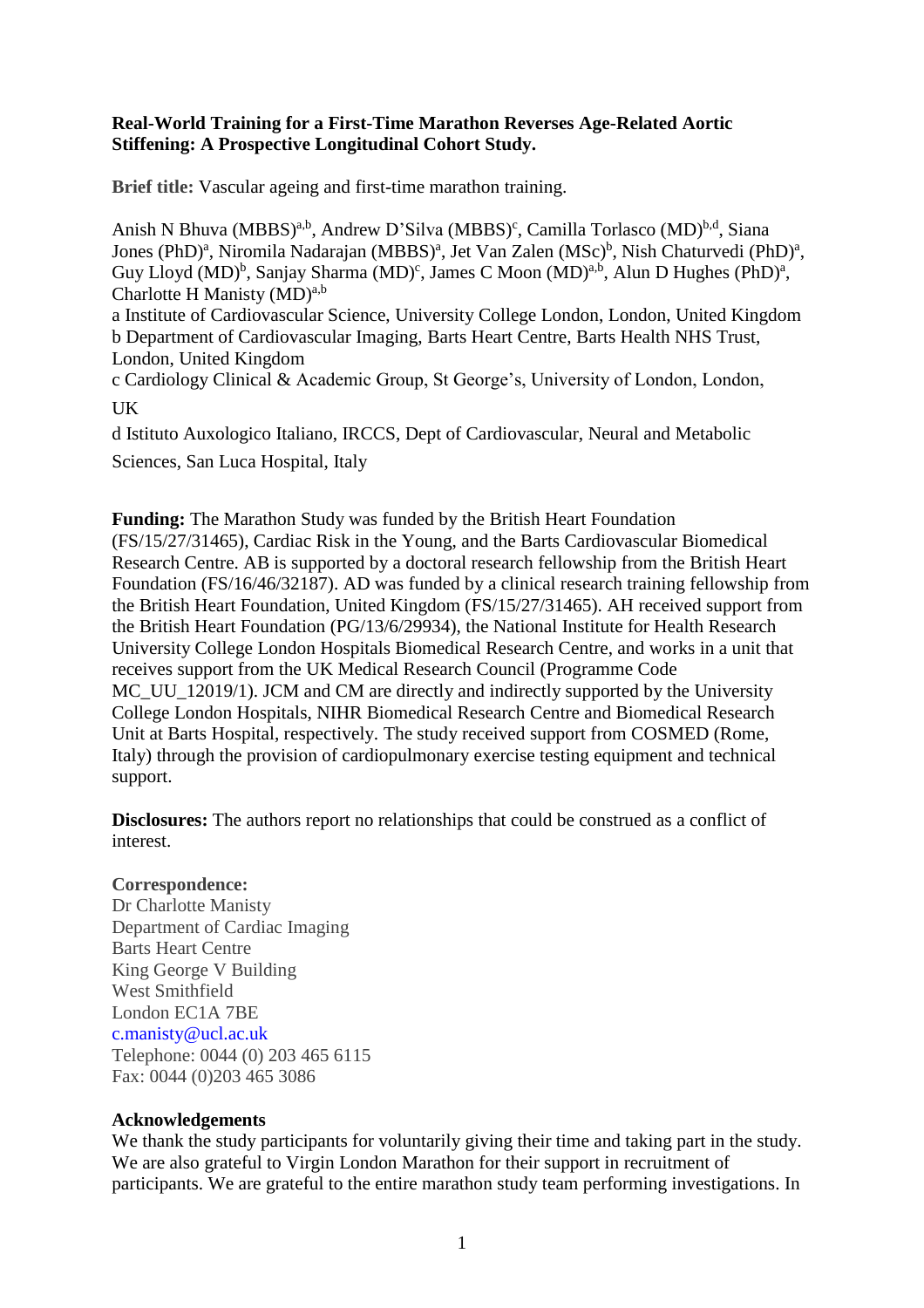addition to the authors of this manuscript, The Marathon Study group included the following staff from St George's University of London, University College London, Bart's Health Trust and other organisations: Andrew D'Silva, Anish Bhuva, Camilla Torlasco, Siana Jones, Jet Van Zalen, Amna Abdel-Gadir, Giulia Benedetti, Thomas Treibel, Stefania Rosmini, Manish Ramlall, Gabriella Captur, Katia D Menacho Medina, Joao Augusto, Yang Ye, Niromila Nadarajan, Nabila Mughal, Sunita Chauhan, Shino Kiriakose, Tolu Akinola, Cheelo Simaanya, Louise McGrath, Lizette Cash, James Willis, David Hoare, James Malcolmson, Pamela de la Cruz, Annabelle Freeman, Delfin Encarnacion, Lesley Hart, Jack Kaufman, Frances Price, Rueben Dane, Karen Armado, Gemma Cruz, Lorna Carby, Tiago Fonseca, Fatima Niones, Zeph Fanton, Jim Pate, Joe Carlton, Sarah Anderson, Rob Hall, Sam Liu, Sonia Bains, Claire Kirkby, Pushpinder Kalra, Raghuveer Singh, Bode Ensam, Tee J Yeo, Rachel Bastiaenen, Natalia Ojrzynsjka, Rebecca Hughes, Della Cole, Jacky Ah- Fong, Sue Brown, Sarah Horan, Ailsa McClean, Kyle Conley, Paul Scully, Luke Horsfield, Mark McLaren, Elizabeth Clough, Daniel Key, Riyaz Patel and Sanjeev Bhattacharyya. We are grateful to Virgin Money London Marathon, particularly Hugh Brasher and Penny Dain, for their support with study advertisement and participant recruitment. From our funders Cardiac Risk in the Young we are particularly grateful to Steve Cox and Azra Loncarevic-Srmic for their additional support with administration and transport.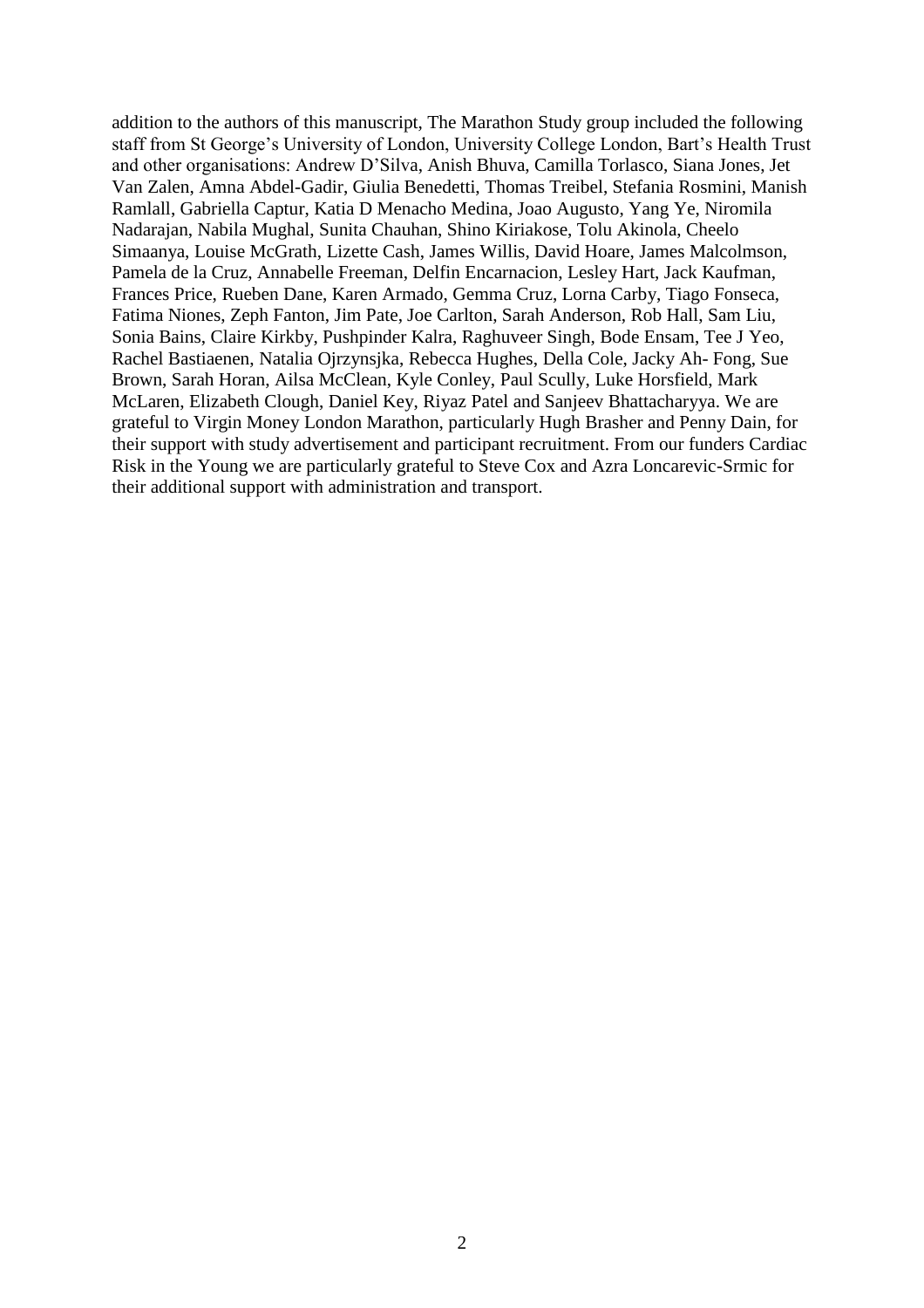## **Abstract**

**Background** Ageing increases aortic stiffness, contributing to cardiovascular risk even in healthy individuals. Aortic stiffness is reduced through supervised training programmes, but these are not easily generalizable.

**Objective** To determine whether real-world exercise training for a first-time marathon can reverse age-related aortic stiffening.

**Methods** Untrained healthy individuals underwent six-months of training for the London Marathon. Assessment pre-training and two weeks post-marathon included central (aortic) blood pressure (cBP), and aortic stiffness using cardiovascular magnetic resonance distensibility. Biological 'aortic age' was calculated from the baseline chronological agestiffness relationship. Change in stiffness was assessed at the ascending (Ao-A) and descending aorta at the pulmonary artery bifurcation (Ao-P) and diaphragm (Ao-D). Data are mean changes (95% confidence intervals).

**Results** 138 first-time marathon completers (age 21-69 years, 49% male) were assessed, with an estimated training schedule of 6-13 miles per week. At baseline, a decade of chronological ageing correlated with a decrease in Ao-A, Ao-P and Ao-D distensibility by 2.3, 1.9, and  $3.1x10^{-3}$ .mmHg<sup>-1</sup> respectively (p<0.05 for all).

Training decreased systolic and diastolic cBP by 4(2.8,5.5) and 3(1.6,3.5)mmHg. Descending aortic distensibility increased (Ao-P:9%,p=0.009; Ao-D:16%,p=0.002), whilst remaining unchanged in the Ao-A. These translated to a reduction in 'aortic age' by 3.9(1.1,7.6) and 4.0(1.7,8.0)years (Ao-P and Ao-D respectively). Benefit was greater in older, male participants with slower running times ( $p<0.05$  for all).

**Conclusions** Training for and completing a marathon even at relatively low exercise intensity reduces central blood pressure and aortic stiffness- equivalent to a ~4-year reduction in vascular age. Greater rejuvenation was observed in older, slower individuals.

## **Condensed Abstract**

A hallmark of normal ageing is arterial stiffening, which increases the cardiovascular risk even in healthy individuals. Because supervised training programmes are not easily generalizable, we investigated the effects of real-world exercise on vascular ageing in a prospective longitudinal cohort. 138 untrained individuals underwent assessment pre-training and two weeks after a first marathon of aortic stiffness by cardiovascular magnetic resonance and central (aortic) blood pressure. Exercise training reduced aortic stiffness, equivalent to a four-year reduction in vascular age, and blood pressure, comparable to anti-hypertensive medication. These benefits were greater in older, male, slower runners despite relatively low exercise intensity.

**Keywords:** Marathon; exercise training; aortic stiffness; blood pressure; ageing; cardiovascular magnetic resonance.

| <b>Abbreviations</b> |                                                 |
|----------------------|-------------------------------------------------|
| <b>B</b> -stiffness  | Beta-stiffness (pressure-independent stiffness) |
| <b>CMR</b>           | Cardiovascular Magnetic Resonance               |
| <b>CPET</b>          | Cardio-Pulmonary Exercise Test                  |
| <b>DBP</b>           | Diastolic Blood Pressure                        |
| Peak VO <sub>2</sub> | Maximal oxygen consumption                      |
| PP                   | <b>Pulse Pressure</b>                           |
| <b>PWV</b>           | Pulse wave velocity                             |
| <b>SBP</b>           | <b>Systolic Blood Pressure</b>                  |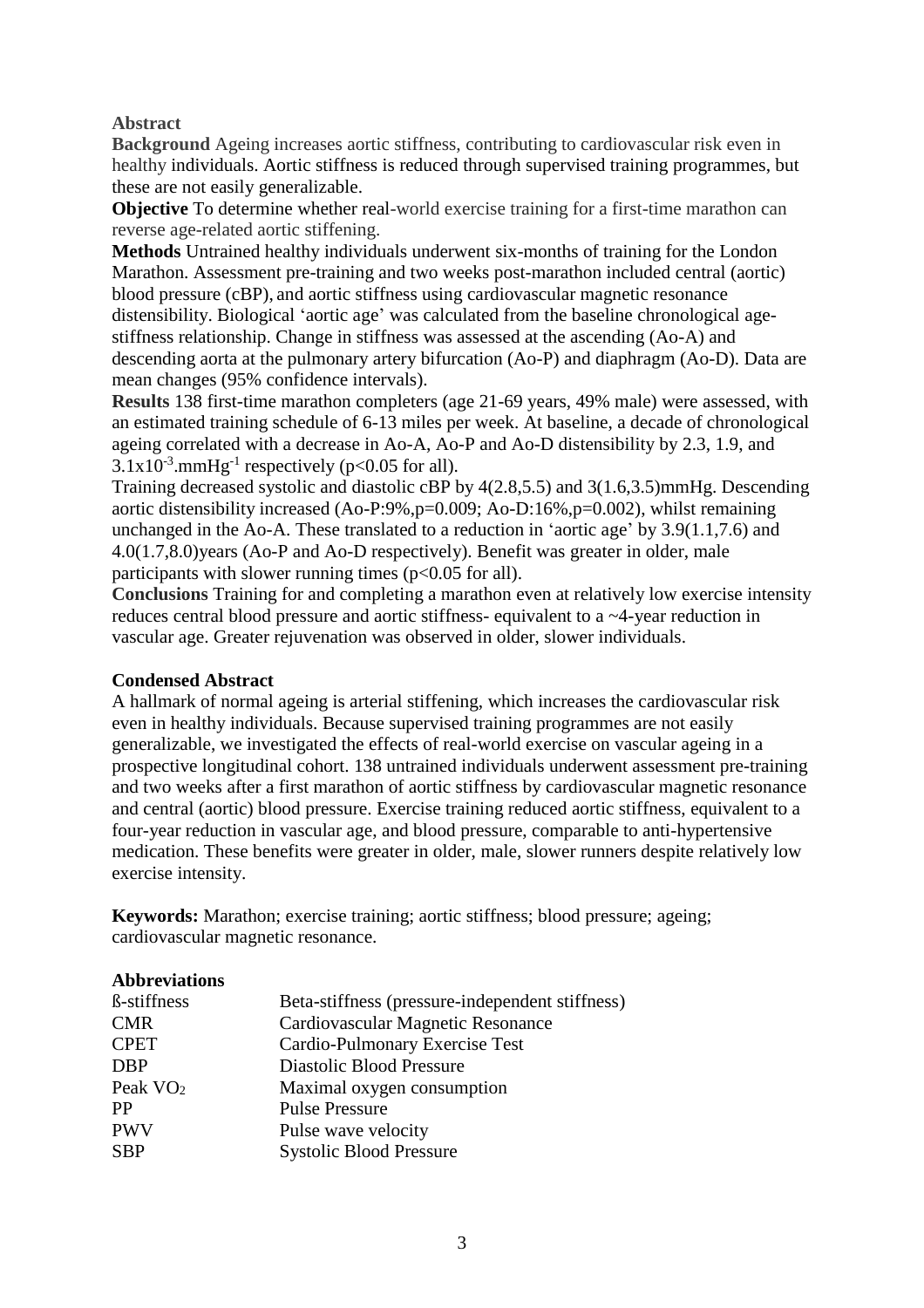### **Introduction**

Ageing is a major risk factor for cardiovascular disease beyond simple cumulative conventional risk factor exposure. In large arteries, advancing age is associated with biochemical and histological changes that result in vessel stiffening. The aorta buffers pulsatile stroke volume and translates this to steady peripheral flow, therefore progressive stiffening increases pulse pressure (PP) and ventricular afterload. Such changes in hemodynamics are associated with dementia, cardiovascular and kidney disease,  $(1-3)$  even in the absence of atherosclerosis,(4) suggesting that age-related arterial stiffening is detrimental to health. Anti-hypertensive agents can modify arterial stiffness once established in disease, but more cardiovascular events occur in individuals without diagnosed hypertension,(5) providing an opportunity for early lifestyle modification in health.(6,7)

One potential beneficial strategy is regular aerobic exercise.(8) Mass participation running is an increasingly popular form of non-prescribed exercise, with 18 million finishers in the USA in 2018.(9) Cross-sectional studies have shown that lifelong athletes possess more distensible peripheral arteries,  $(10)$  and relatively brief ( $\lt$  3 months) supervised aerobic exercise interventions benefit brachial blood pressure (BP) and peripheral artery stiffness.(11,12) The dose of exercise needed to preserve or even rejuvenate the central (aortic) arterial system in a real-world setting is not known. Using cardiovascular magnetic resonance, it is now possible to assess local arterial stiffness by distensibility in the aorta rather than peripheral vessels. This is a stronger prognostic marker, and is more closely associated with the natural ageing process. $(13-15)$  Because the aorta has varying tissue composition, local distensibility measured at discrete levels may facilitate the detection of regional influences.

We hypothesized that age-related aortic stiffening in health would be reversible with real-world exercise training. To explore this, we used a large cohort of healthy, first-time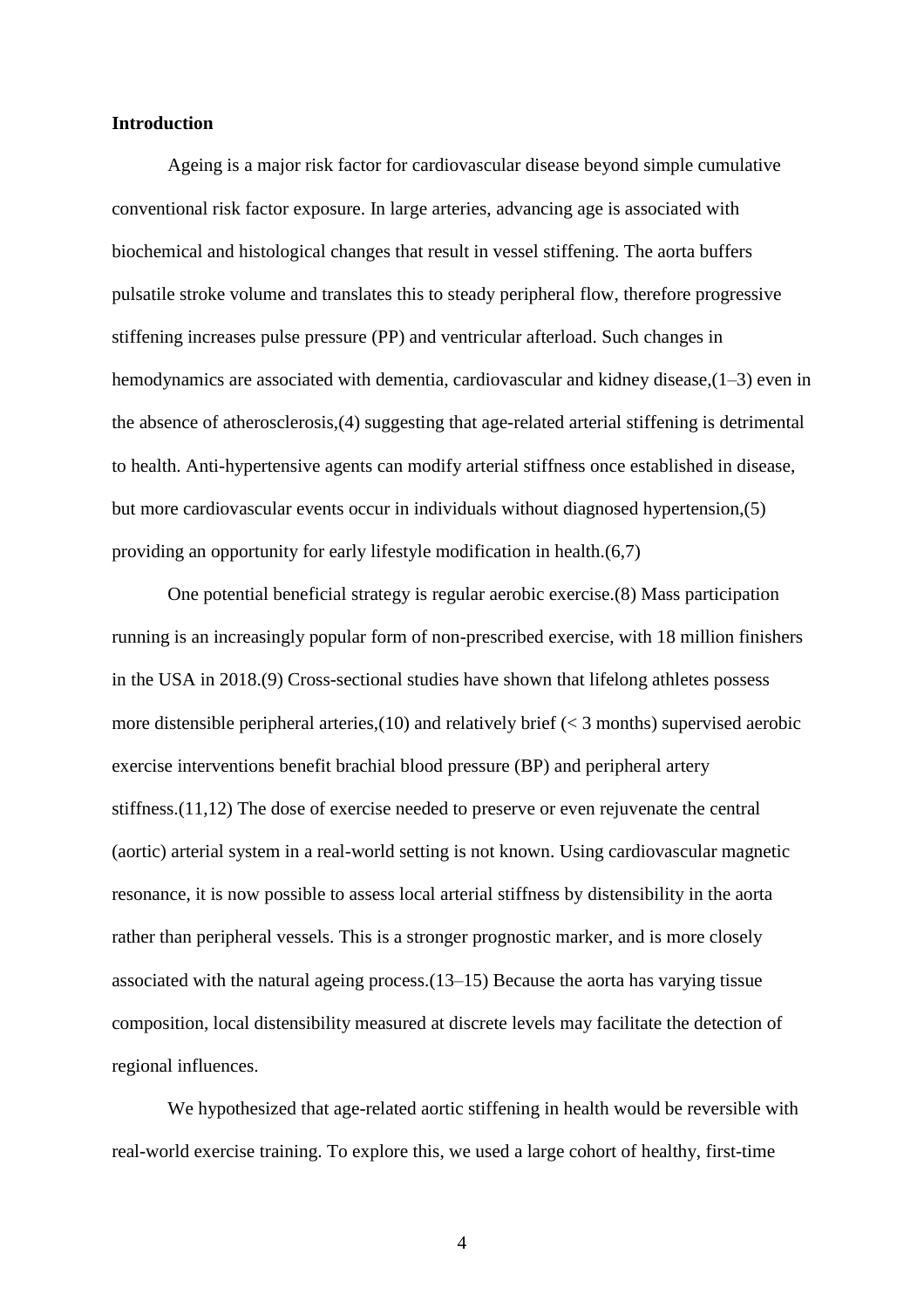marathon runners investigated before training initiation, and after completion of the London Marathon.

### **Methods**

### **Study population and assessment timing**

Healthy participants were recruited into a prospective longitudinal observational study to investigate the effect of first-time marathon training on cardiovascular function. Participants were recruited over the 2016 and 2017 London Marathons (Virgin Money). Details of the study have been reported previously.(16) Inclusion criteria were: no significant past medical history; no previous marathon-running experience (approximately half of  $\sim$  50,000 receiving ballot places each year); and current participation in running for  $\lt 2$  hours per week. In 2016, participants of age 18-35 years were included and in 2017, adults of all ages were included. Exclusion criteria were: pre-existing cardiovascular disease during preliminary investigations, or contraindication to CMR. All procedures were in accordance with the principles of the Helsinki declaration, all participants gave written informed consent and the study was approved by the London-Queen Square National Research Ethics Service Committee (15/LO/0086).

All measurements were conducted before training started, immediately after the release of the results from the ballot entry system six months prior to the marathon. These were repeated within 3 weeks after completion of the London Marathon, but not earlier than one week after completion to avoid the acute effects of exercise. In this analysis, participants were included if they had successfully completed the marathon and attended both baseline and follow-up assessments. 237 participants were recruited, 71 did not run the Marathon (52 due to injury), and 139 completers attended follow-up. One participant started antihypertensive medication after the baseline assessment and was excluded from subsequent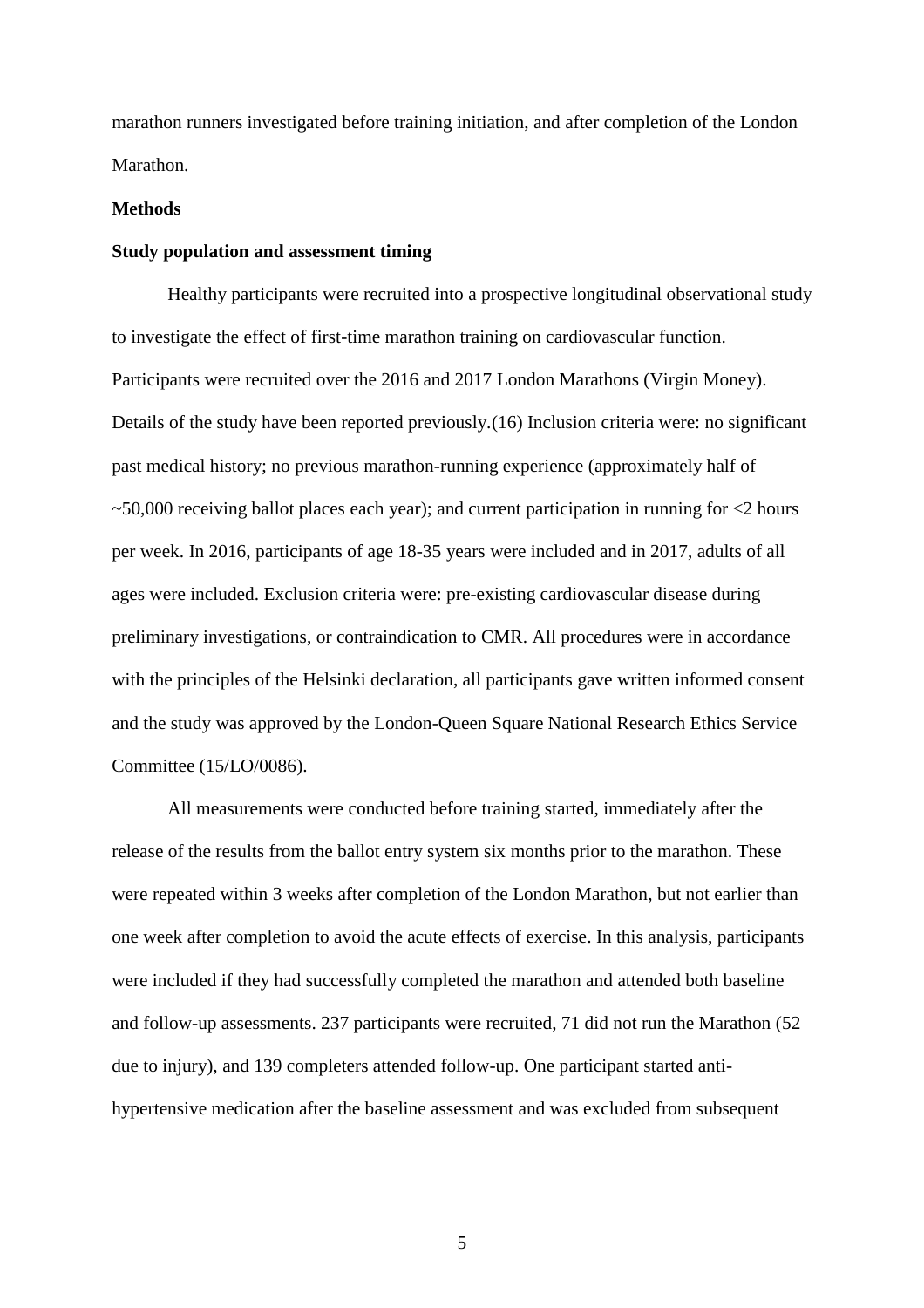analysis. Participants who dropped out had similar baseline anthropomorphic, blood pressure and arterial stiffness measurements, Online Table 1.

#### **Exercise training**

Participants were recommended to follow the "Beginner's Training Plan" provided by the marathon organizers with the aim of achieving marathon completion rather than improvement in cardiovascular fitness. This consists of approximately 3 runs per week, increasing in difficulty for a 17-week period leading into the London Marathon race [\(https://bit.ly/1UOPwiN\)](https://bit.ly/1UOPwiN).(17) Those who wished to follow alternative, higher intensity or longer training plans were however not discouraged from doing so.

### **Data acquisition and analysis**

Peripheral BP, central BP, anthropomorphic, and cardio-pulmonary exercise test assessments are described in the Online Methods. After BP acquisition, CMR was performed at 1.5T (Magnetom Aera, Siemens AG Healthcare, Erlangen, Germany). Single-shot ECGgated white blood sagittal aortic ('candy cane') views were acquired first to measure 3D aortic length and to standardize cross-sectional imaging. This was used to pilot axial aortic blood flow-velocity maps at the level of the pulmonary artery bifurcation and the level of the diaphragmatic descending thoracic aorta. The spoiled gradient echo phase-contrast sequence used was free-breathing, ECG-gated and segmented, with the following parameters: acquired temporal resolution 9.2ms (reconstructed to 100 cardiac phases per RR interval); spatial resolution  $1.97 \times 1.77$  mm<sup>2</sup>; slice thickness 6mm; through-plane velocity encoding 150cm/s; field of view 192 x 108mm; flip angle 20˚. The contours for the ascending, proximal and distal (diaphragmatic) descending aorta were traced semi-automatically using validated software (ArtFun) on the phase-contrast modulus for area analysis, and velocity images to derive velocity profiles.(18) Analysis was performed with the operator blinded to the scan timing (baseline or follow up), and with the paired scans analysed independently. Using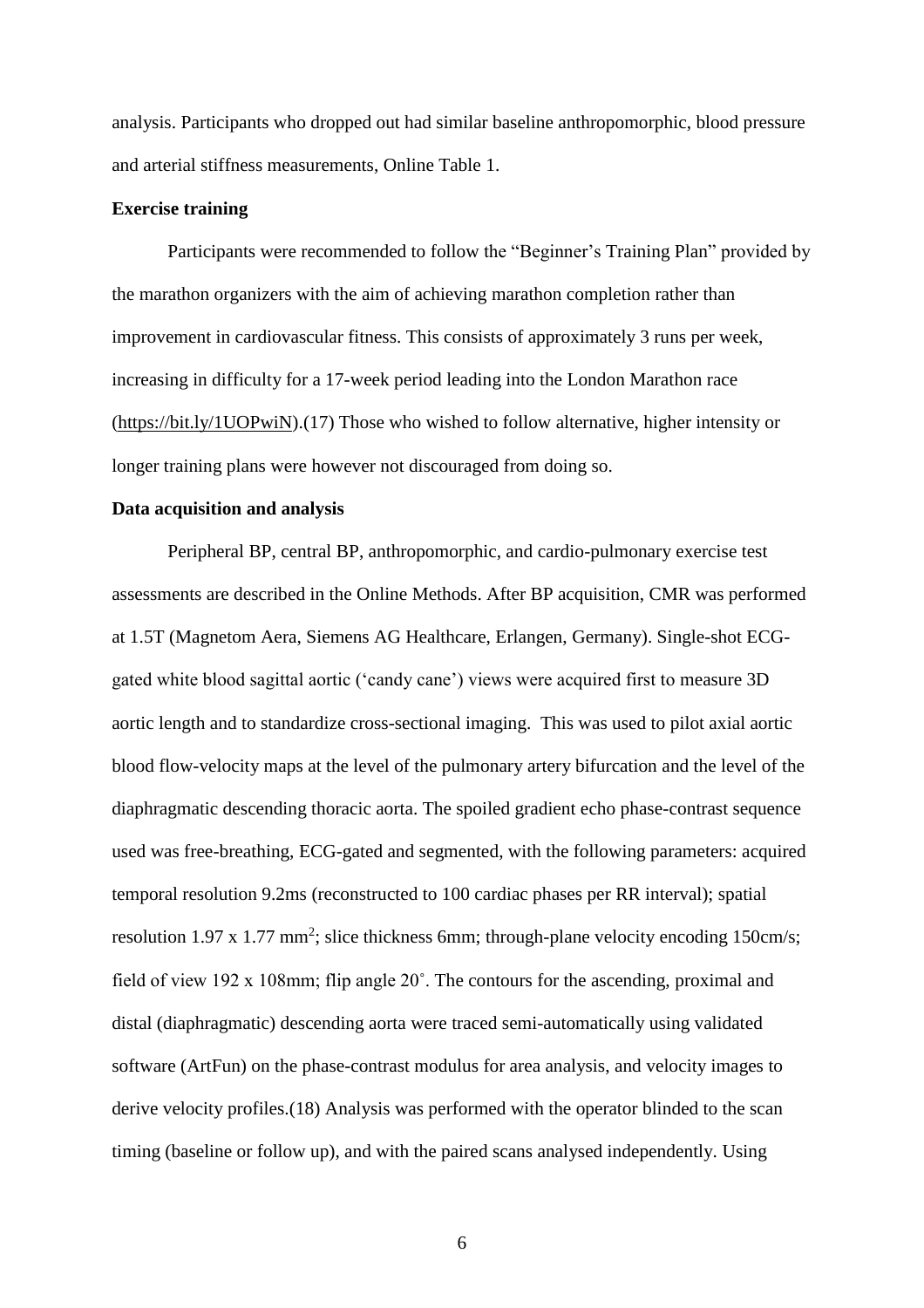ascending aortic pressure and flow-velocity waveforms, wave separation analysis was used to compute the ascending aortic wave speed, characteristic impedance and reflection magnitude, taken as the ratio of the backward to the forward wave amplitudes.(19)

### **Local, regional and whole aortic stiffness**

Because the aorta is known to have varying regional tissue composition, local arterial stiffness was measured by distensibility at three levels of the thoracic aorta. Arterial stiffness may mechanistically reflect either intrinsic changes in the arterial wall or the functional effect of loading conditions, therefore, beta (ß)-stiffness index was also calculated. This is a pressure-independent measure of intrinsic arterial stiffness because it accounts for the nonlinear compliance to pressure relationship.

$$
Distensibility = \frac{A_{max} - A_{min}}{A_{min} \times cPP \times 1000} 10^{-3}.mmHg^{-1}
$$

where A<sub>max</sub> and A<sub>min</sub> are the maximum and minimum aortic areas across the cardiac cycle.

$$
\beta = \frac{\ln(cSBP/cDBP)}{(d_s/d_d) - 1} - \ln(\frac{cDBP}{P_{ref}})
$$

where  $d_s$  and  $d_d$  are the maximum and minimum aortic diameters calculated from the areas and Pref is a reference BP, here 100mmHg. Because a single central PP estimate was used for distensibility calculation at each level of the aorta, a sensitivity analysis was undertaken to model the likely impact of neglect of PP amplification on the estimates of distensibility using the changes in PP from ascending to the diaphragmatic descending aorta reported in a previous study.(20) This suggested neglect of PP amplification would only have small effects and would be unlikely to substantively alter the findings of the study.

Pulse wave velocity (PWV) was measured from the transit time between velocity profiles to derive average aortic stiffness across the length of the whole aorta, and regional ascending, and descending thoracic aortic segments. Further details, and reproducibility of all measures, are available in the Online Methods.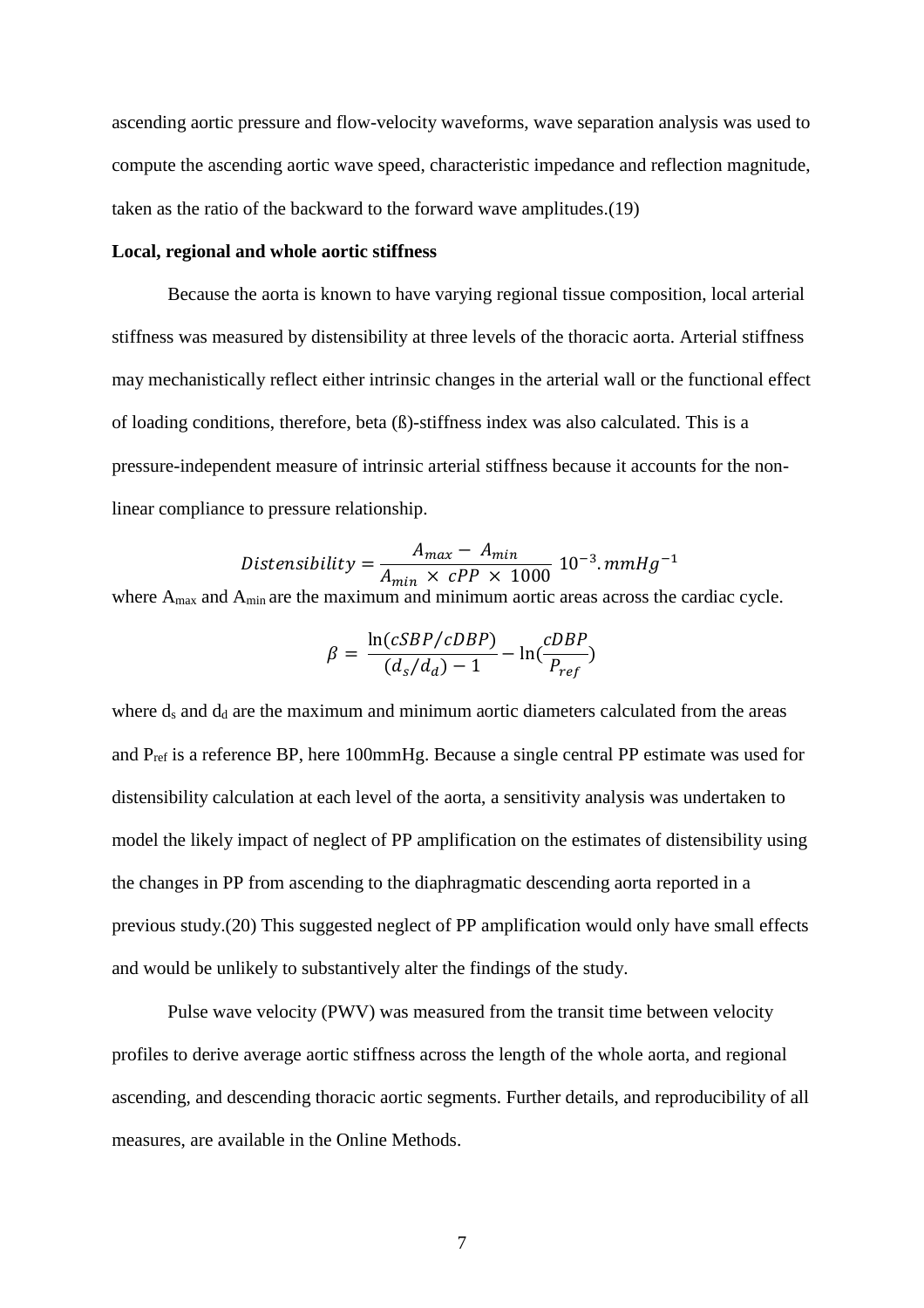### **Biological aortic age**

Biological aortic age was determined from the relationship between age and local aortic stiffness at each level of the aorta using the baseline cross-sectional data, Online Methods. Aortic stiffness is strongly correlated with chronological age, and so any deviations from expected values may reflect between-subject susceptibility to accelerated ageing, or conversely, vascular adaptation.

### **Statistical analysis**

Data were analysed in R (R foundation, Vienna, Austria) using RStudio Server version 1.0.153 (Boston, Mass, USA). All continuous variables are expressed as mean±SD or median (interquartile range [IQR]) for skewed data, and the 95 percent confidence interval of the changes with exercise training. Baseline and follow-up data were compared using paired Student's t-tests for normally distributed continuous variables or Mann-Whitney U test and the Chi-square tests for non-normally distributed and categorical variables respectively. Because the study was designed to look at older and younger participants, age groups were a priori stratified by the mean age of the cohort (37 years), similar to Tanaka et al.(14) To minimize the influence of outliers, extreme data points (greater than six interquartile ranges below the first or above the third quartile) were removed (8 out of 1668 data points in aortic stiffness measures pre- and post- training).

Linear regression was used to assess independent relationships after adjusting for covariates, and partial correlation coefficients (rpartial) were used to describe the associations. Associations between aortic stiffness and baseline BP, heart rate, weight, body fat, marathon completion time and peak  $VO<sub>2</sub>$  were adjusted for age and sex. Associations between aortic stiffness and sex were adjusted for age and peak  $VO<sub>2</sub>$ . Because aortic stiffness is partly dependent on loading conditions, the association between the change in aortic distensibility and change in systolic blood pressure (SBP) was adjusted for the 'operating' BP (baseline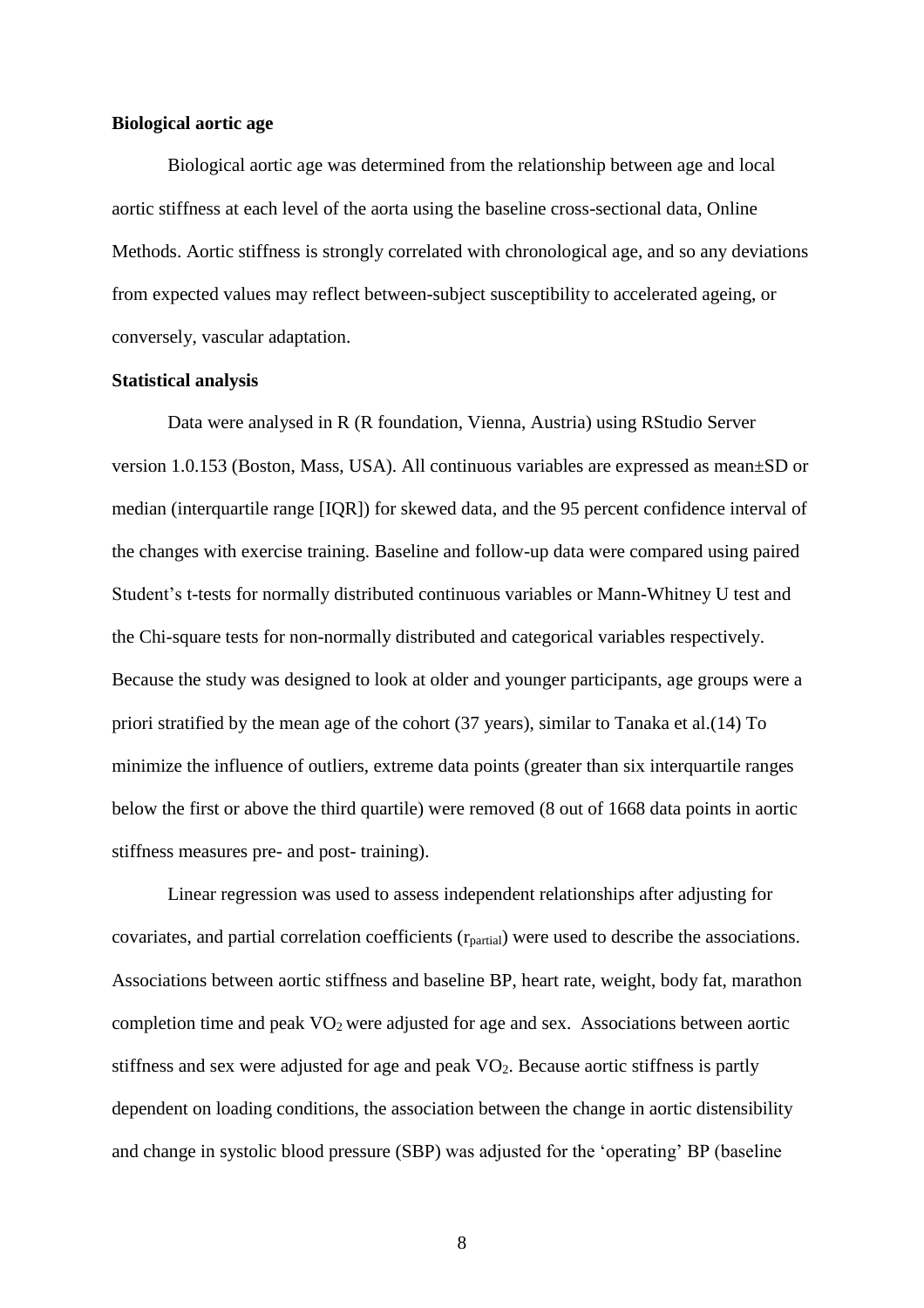mean central arterial pressure). Changes between aortic stiffness and other dependent variables at follow-up were adjusted for the baseline measurement of the covariate. To determine whether the change in aortic stiffness was attributable to a change in intrinsic structure, the change in distensibility was adjusted for the change in operating BP, and the change in β-stiffness was examined. Linear regression model diagnostics were inspected, and data were power transformed if appropriate to satisfy the assumptions of constant variance and normality of residuals. All tests were two-tailed and a p value of <0.05 was considered statistically significant. For primary end-points, a 0.10 false discovery rate, according to the method described by Benjamini and Hochberg, was used to determine significant associations.

### **Results**

# **Participants**

138 first-time marathon completers attended assessment 176±11 days before and 16 $\pm$ 4 days after marathon completion. The mean age was  $37\pm10$  years (range: 21-69 years) and 49% were male. Participant characteristics at baseline and follow-up are summarized in [Table 1.](#page-23-0) Average marathon running time was  $5.4\pm1.0$  hours for women and  $4.5\pm0.8$  hours for men, [Figure 1.](#page-22-0) Based on weekly training data and marathon completion times from 27,000 runners, these timings are consistent with a training schedule of between 6 and 13 miles per week. $(21)$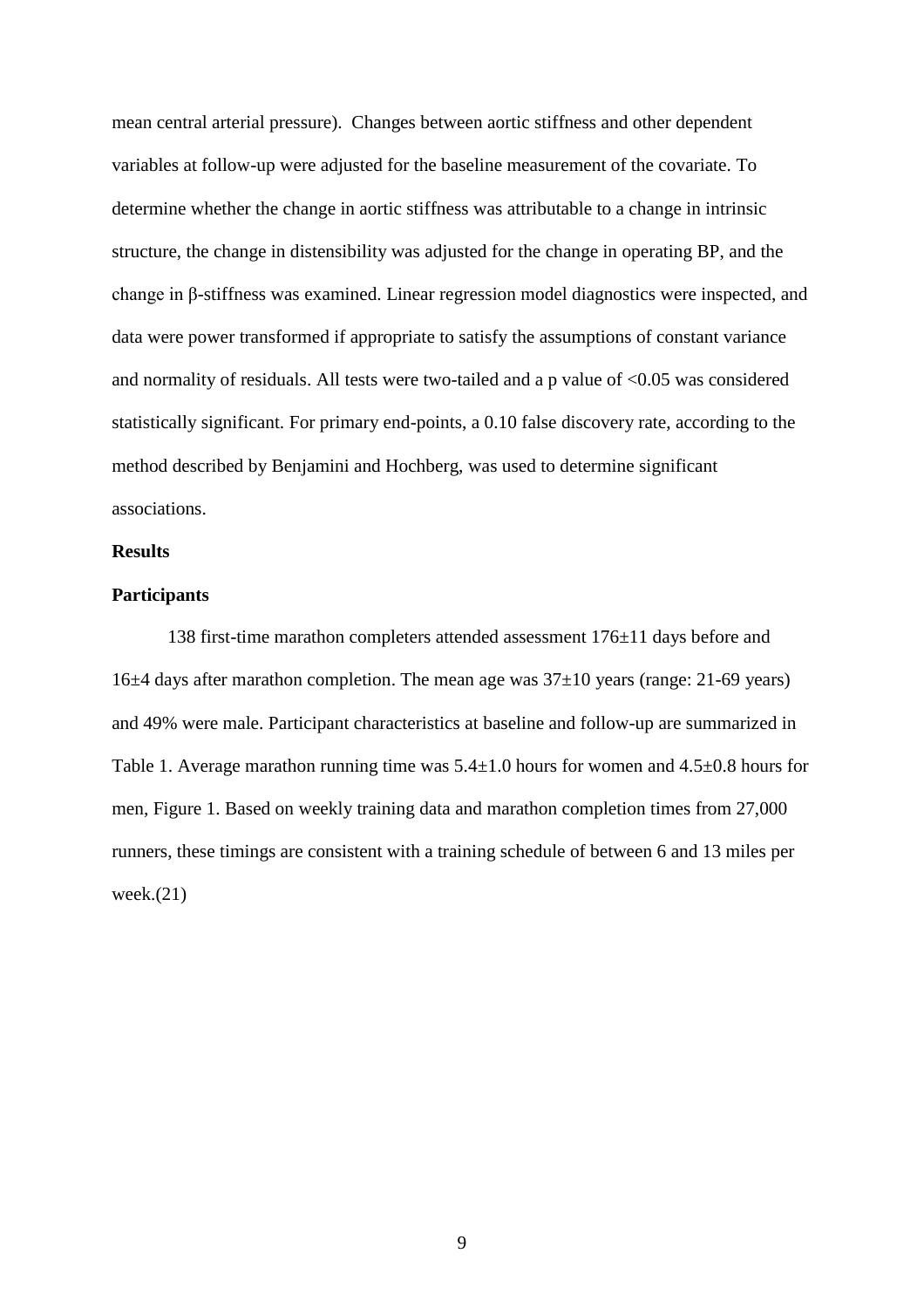### **Baseline ageing and aortic stiffness**

For the ascending, proximal descending and diaphragmatic descending aorta, a decade of ageing resulted in a decrease in distensibility by 2.3, 1.9, and 3.1  $\times$  10.<sup>-3</sup>mmHg<sup>-1</sup> and an increase in ß-stiffness by 27, 22, and 16% respectively, Online Figure 2.

### **Effect of training on blood pressure and heart rate**

Brachial SBP and DBP decreased with training by 4 (2.8, 5.5) and 3 (1.6,3.5) mmHg respectively,p<0.01 for both. Central SBP and DBP decreased with training by 4 (2.5,5.3) and 3 (1.6,3.5) mmHg respectively,  $p<0.001$  for both, [Figure 2.](#page-22-1) There was no significant change in heart rate with training (-2.3 [0.3,-4.3]beats per minute), p=0.07.

### **Effect of training on regional aortic stiffness**

Aortic stiffness reduced with training, and was more pronounced in the distal aorta, [Table 2.](#page-25-0) Distensibility did not change in the ascending aorta  $(p=0.14)$ , but increased by 9% and 16% in the proximal descending and diaphragmatic descending aorta, p=0.009 and 0.002 respectively, Online Table 2. The change in distensibility was independent of the change in mean arterial pressure (p<0.001 for the descending aorta). β-stiffness showed less pronounced but similar regional trends. β-stiffness did not change in the ascending  $(p=0.60)$ or proximal descending aorta ( $p=0.08$ ), but decreased by 6% in the diaphragmatic descending aorta (p=0.04), [Figure 3.](#page-22-2) The change in β-stiffness was not associated with the change in distensibility in the ascending  $(p=0.13)$  or proximal descending aorta  $(p=0.11)$ , but explained 42% of the change in distensibility in the diaphragmatic descending aorta ( $p<0.001$ ). PWV showed similar but less pronounced regional trends to local distensibility measurements, [Table 2.](#page-25-0)

### **Effect of training on biological aortic age**

After training, the increase in distensibility translated to a reduction in biological aortic age by 1.5 (-0.9,5.4; p=0.16), 3.9 (1.1, 7.6; p=0.009) and 4.0 (1.7,8.0;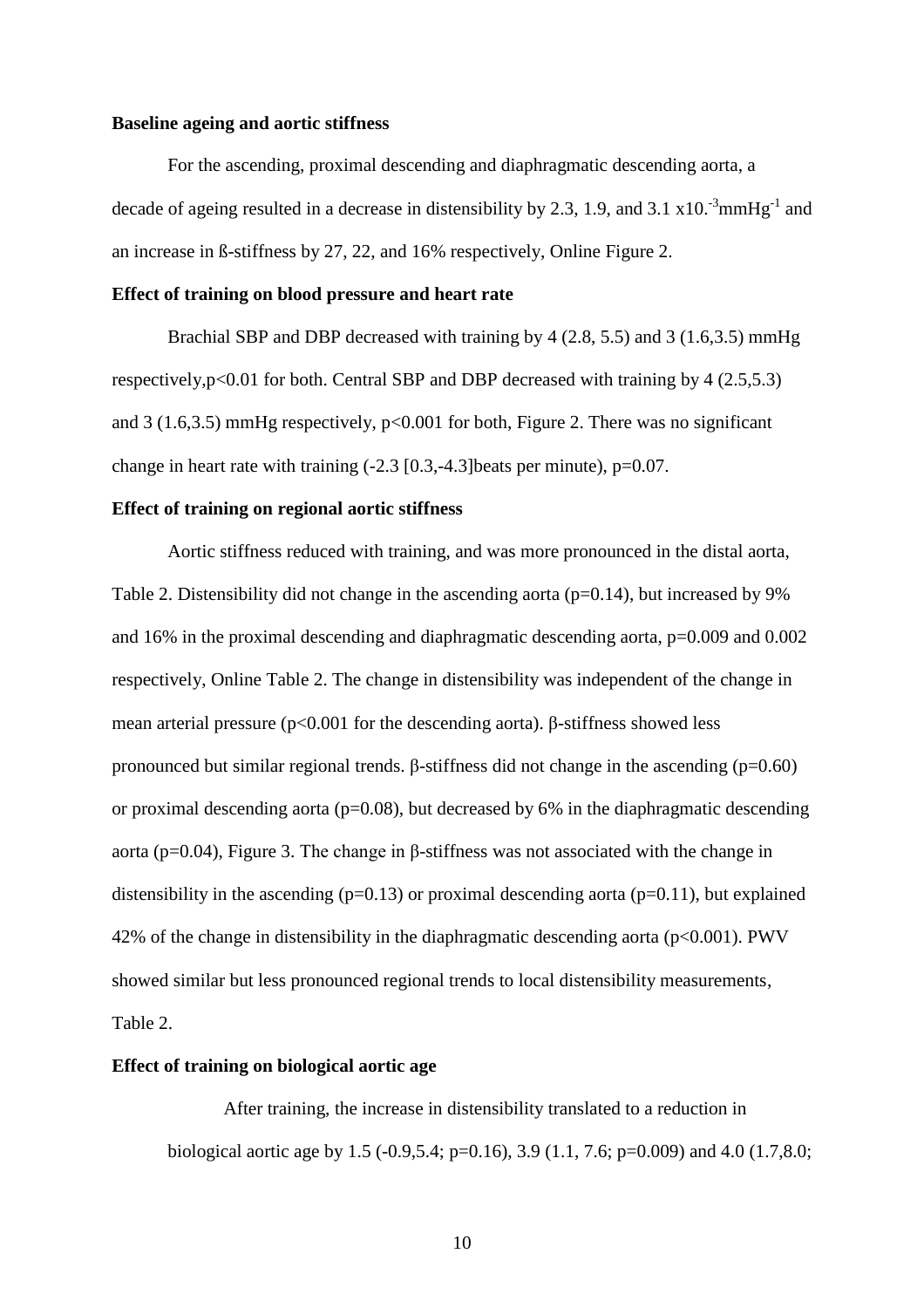p=0.002) years in the ascending, proximal descending and diaphragmatic descending aorta respectively. When estimated from β-stiffness, biological aortic age reduced by 0 (-2.8,2.8; p=0.99), 2.4 (-0.5,5.3; p=0.11) and 3.2 (0.1,6.2; p=0.04) years in the ascending, proximal descending and diaphragmatic descending aorta respectively, Online Table 2.

## **Associations with the training-related change in aortic stiffness**

Increasing age was associated with greater reduction in either measure of aortic stiffness in the descending aorta (greatest  $r_{partial}$  0.21, p=0.02), [Table 2](#page-25-0) and [Figure 2.](#page-22-1) Males had a greater reduction than females in descending aorta β-stiffness ( $r_{\text{partial}}$  0.19 and 0.16,  $p=0.03$  and  $p=0.03$  respectively) when adjusted for age and peak VO<sub>2</sub>. This was equivalent to a median 1.4 year greater benefit in men. Higher baseline central SBP was associated with a greater reduction in β-stiffness of the proximal and diaphragmatic descending aorta ( $r_{\text{partial}}$ ) 0.23 and 0.21, p=0.006 and 0.02 respectively). The strength of these associations were reduced when adjusted for age and sex ( $r_{\text{partial}}$  0.16 and 0.20, p=0.06 and 0.02 respectively). There was no association between baseline central SBP and the change in distensibility with training. With training, a greater reduction in either measure of aortic stiffness was associated with a greater reduction in SBP, adjusted for loading conditions (greatest  $r_{partial}$ -0.31, p<0.001), Online Table 3.

Slower marathon running time was associated with a greater increase in proximal descending aortic distensibility with exercise training  $(r_{partial} -0.20, p=0.02)$ , Online Table 3. There was no association with the change in β-stiffness and marathon performance. Baseline peak  $VO<sub>2</sub>$ , heart rate, body fat, and weight or alterations in these parameters with training were not associated with the change in either measure of aortic stiffness with training.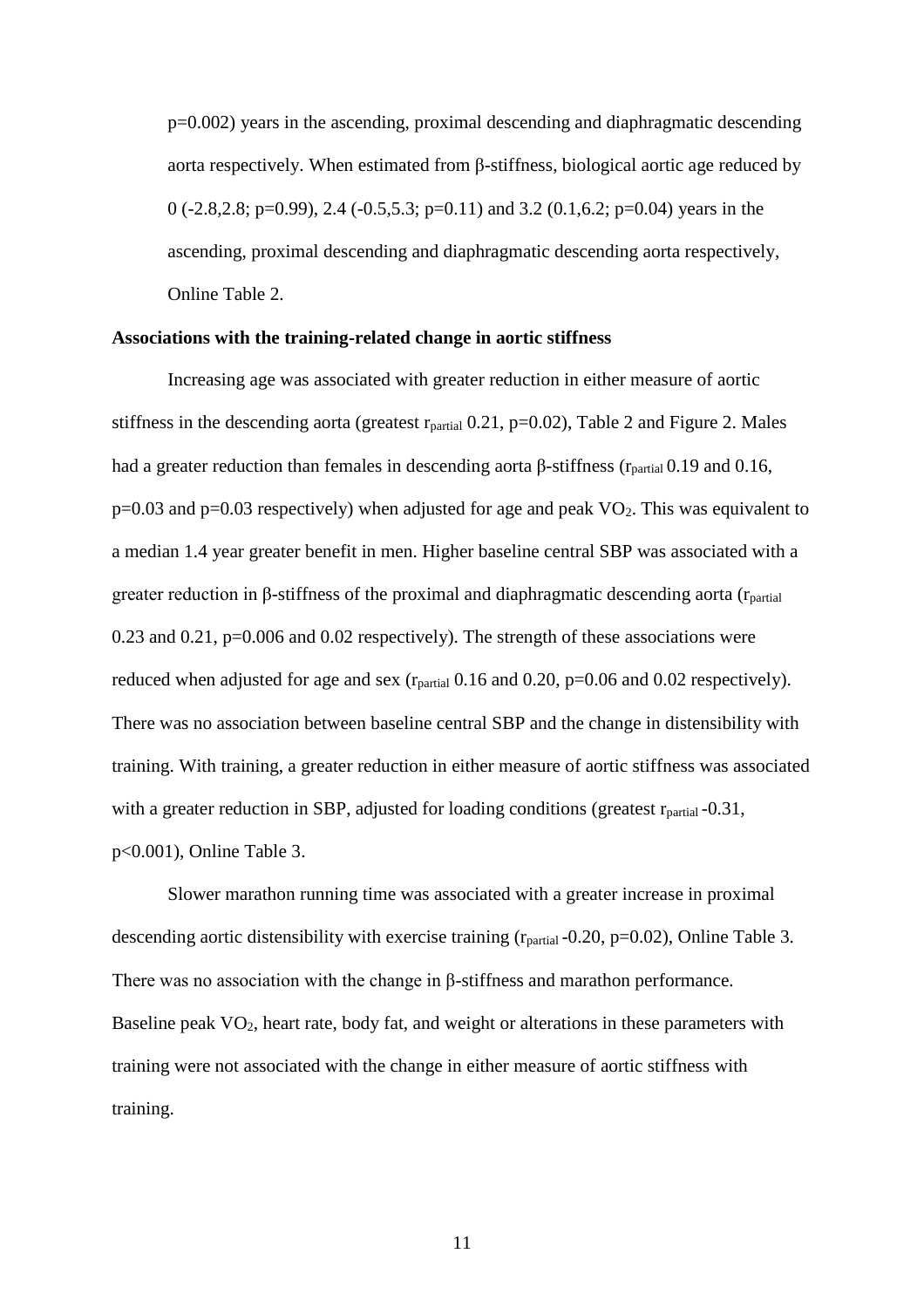### **Discussion**

This prospective longitudinal cohort study shows that six-months of training and completion of a first-time marathon is sufficient to achieve reductions in blood pressure and aortic stiffness. It was possible to reverse the consequences of ageing on vessel stiffening by approximately four years, as measured in the aorta rather than more peripheral vessels. Both brachial and aortic SBP reduced by 4 mmHg, a magnitude comparable to first line antihypertensive medications.(22) Benefits were observed in healthy individuals across a broad age range, and were greater in older, slower, male marathon runners with higher baseline BP. Performance times were suggestive of achievable exercise doses in real-world novice participants– approximately thirty minutes slower than the average completion time for the London Marathon. Based on completion times, participants trained for 6-13 miles a week, in line with the suggested 17-week training program and within the recommendations of the 2018 USA Physical Activity Guidelines.(23)

In healthy individuals, chronological ageing leads to a gradual increase in aortic stiffness and elevated cardiovascular risk. However, chronological age is not the same as the biological process which captures life course influences, and frames how we make choices that can accelerate or rejuvenate the vasculature.(24) Cross-sectional studies have shown that moderate intensity exercise at 4-5 days a week preserves 'youthful' compliance of the carotid artery.(25) However it is important to know both the effect of exercise on aortic rather than peripheral arterial stiffening given its greater prognostic importance, and the mechanism of changes in stiffness.(6) Cross-sectional findings may be attributable to genetic or confounding influences, and vascular capacitance itself may determine exercise capacity. Several studies have demonstrated the efficacy of supervised training programmes that prescribe the type, dose and frequency of exercise.(12,26) Examining the consequences of first-time marathon training helps to understand the benefits from real-world exercise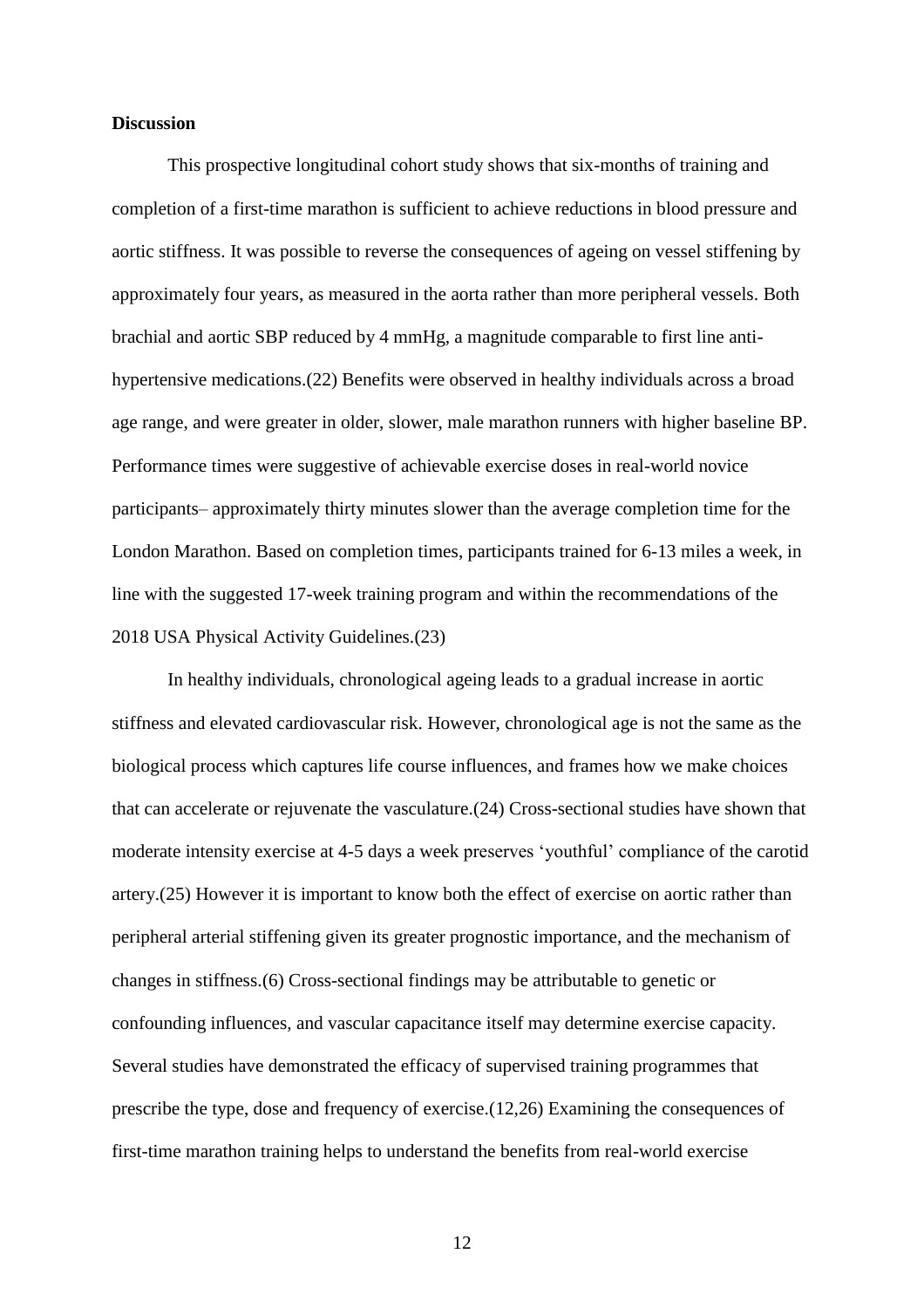behavior that people enjoy and may continue if motivated and free from injury. A goalorientated exercise training recommendation ("*sign-up for a marathon*" or "*run a fun-run*") can be a good motivator to keep active and may increase the likelihood of sustaining benefits. This study emphasizes the importance of lifestyle to modify the ageing process, particularly as it appears "never too late" to gain the benefit as seen in older, slower runners.(27)

In this context, this study contributes a number of findings in a large real-world cohort comprising both sexes. The relative reduction in SBP observed is comparable to antihypertensive medication, given the participants in this study were normotensive and a greater improvement was observed in those with higher SBP.(28) Persistent reductions in SBP of this magnitude reduce stroke mortality by over 10% and avoid large numbers of premature deaths in the general population.(29) Both reductions in aortic stiffness and BP are in keeping with the magnitude of benefit from other aerobic exercise interventions.(30) There was a small change in peak VO<sub>2</sub> which did not explain the change in stiffness, contrary to expectation, but also observed in other studies.(11,31) The training program was designed to habituate individuals to sustained running rather than augment fitness,(17) and this is supported by a previous study in this cohort showing greater improvements in skeletal muscle peak  $VO<sub>2</sub>$  than cardio-pulmonary peak  $VO<sub>2</sub>$ .(16) Changes in stiffness were also not associated with changes in other measures (heart rate, weight or adiposity), suggesting that the hemodynamic impact of more frequent exercise sessions and lifestyle modification has a direct effect on intrinsic aortic remodeling.

The improvement in aortic stiffness was both functional due to blood pressure lowering, as well as intrinsic due to structural changes in the descending aorta, [Figure 4.](#page-22-3) This is supported by wave separation analysis which showed reflection magnitude was unchanged. One study of 13 males observed similar benefits after just four weeks of training,(32) but other studies of two to four months duration observed that the reduction in stiffness was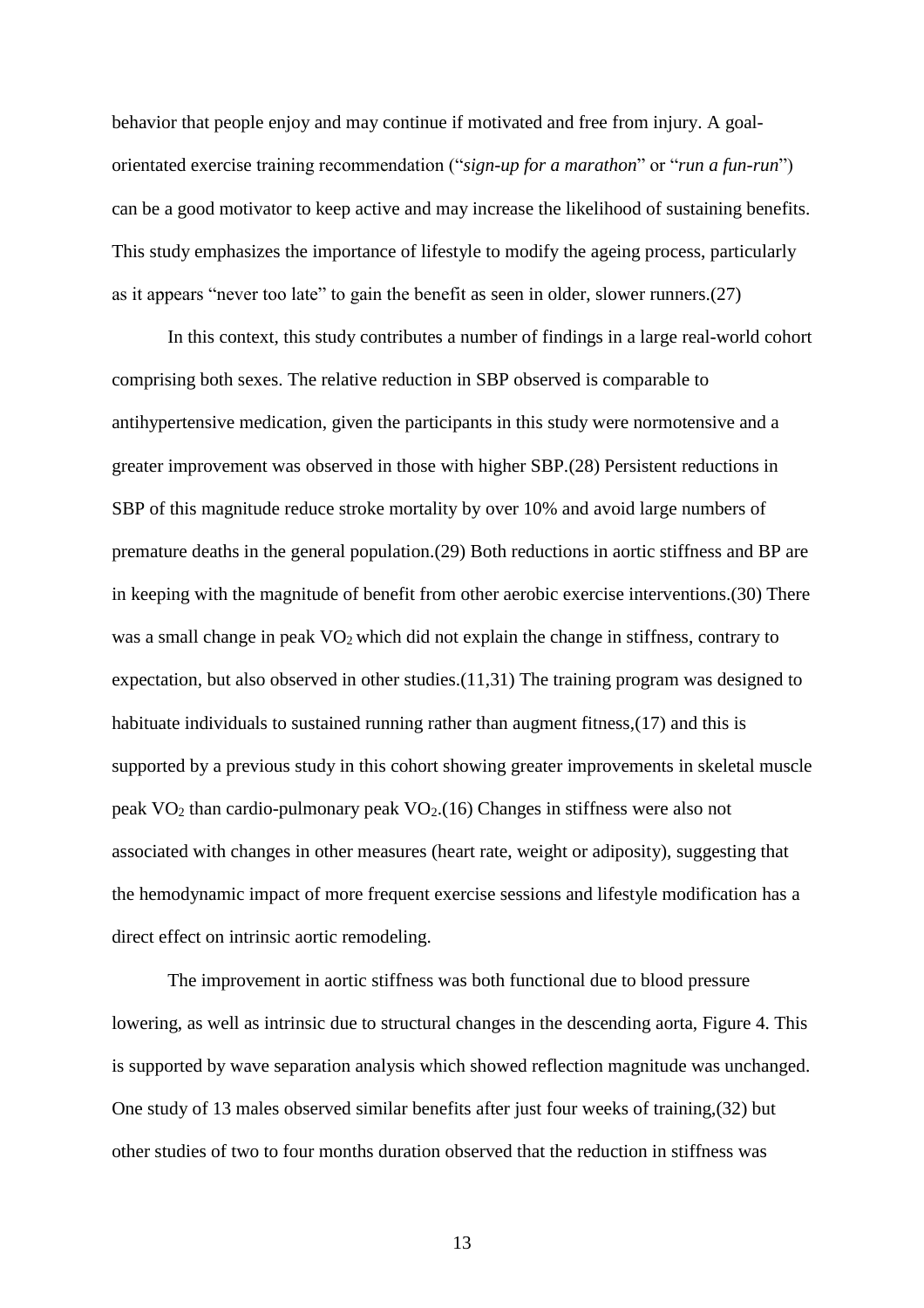predominantly functional.(33,34) Unlike previous studies, we used direct CMR assessment of the aorta and over a longer duration of training for aortic remodeling. Differences in intrinsic stiffness may be due to endothelial function, smooth muscle tone or dietary factors but were beyond the measurement scope of this study.(31) Older, male runners had a greater reduction in aortic stiffness, attributable to greater baseline BP and aortic stiffness. Whilst aortic stiffening increases significantly after the age of 50, these data suggest that this is in part modifiable in non-hypertensive individuals.(35) Slower marathon runners also had a greater reduction in distensibility from higher baseline measures of stiffness, although directionality can only be assumed in this study.

Structural properties may explain the preferential effect of exercise on the descending thoracic aorta. The proximal aorta media has a higher elastin:collagen ratio to maintain high compliance.(36) Conversely, the distal aorta media contains a higher proportion of smooth muscle that may be more readily modifiable within a six-month period.(15) The effect of both exercise and combination medication have previously been noted to have an effect on the arterial tree that can vary by 25% depending on the branch.(34,37) Regional (PWV) and local (distensibility) measurement of aortic stiffness both capture this heterogeneity, but are associated with different cardiovascular outcomes, and demonstrate distinct sensitivities to downstream pathological manifestations of arterial stiffening.(14,38) Local measurement may be more sensitive to regional changes associated with exercise training because it can resolve subtle changes that can summatively contribute to whole vessel hemodynamics.

### **Study limitations**

This study was conducted in healthy individuals, therefore our findings may not apply to patients with hypertension who have stiffer arteries that may be less modifiable.(39) From these data, however, those with higher SBP at baseline appeared to derive greater benefit. This study was not designed to provide structured training, but rather to observe the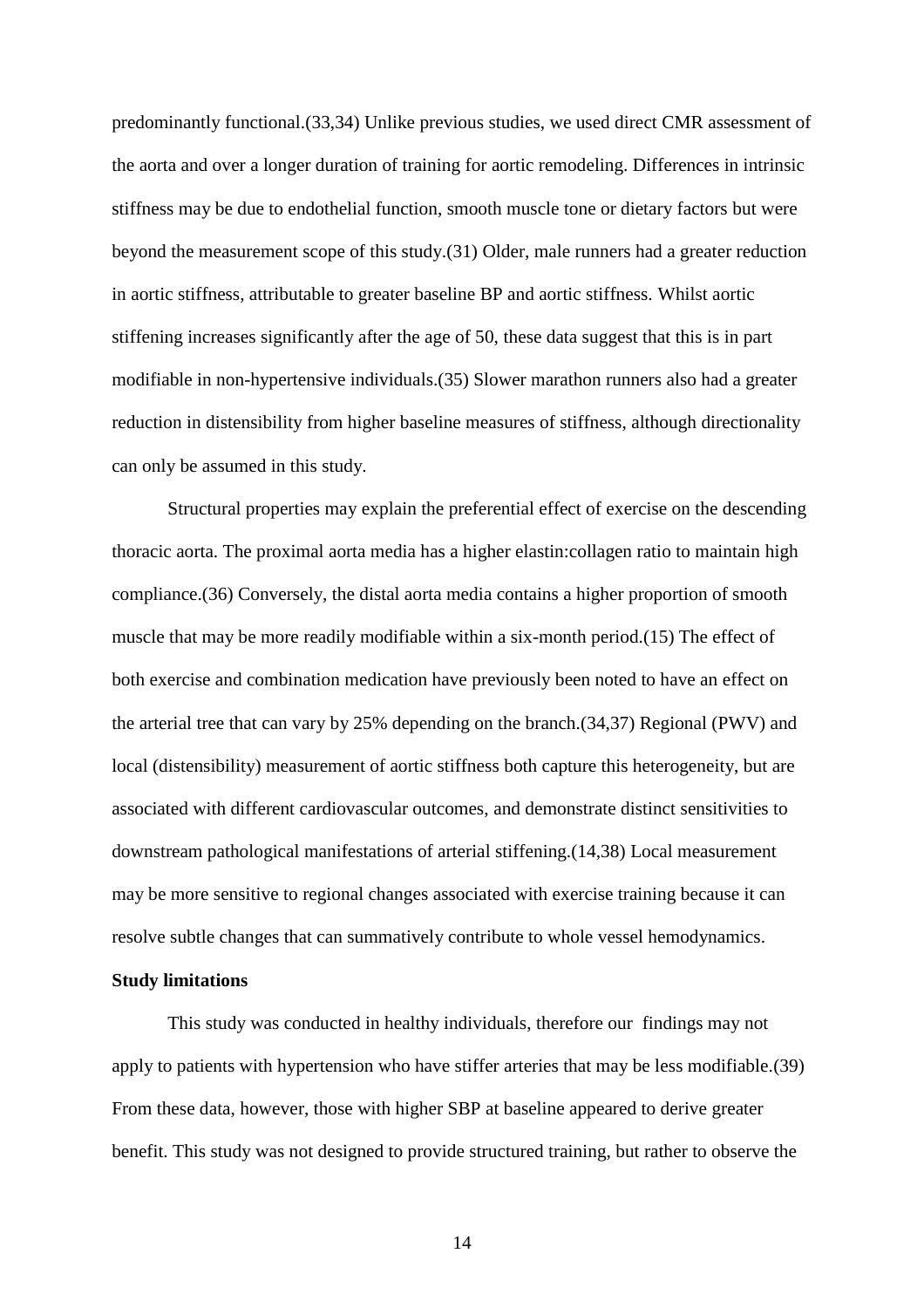effects of real-world preparation for a marathon which randomized control trials cannot address. Nevertheless, information on the intensity, frequency and type of exercise training would have been valuable to understand further the beneficial effects on aortic stiffness. The modest change in peak  $VO<sub>2</sub>$  may be related to exercise training intensity or low adherence, which reflects the real-world. Peak VO<sub>2</sub> was performed semi-supine to allow concurrent echocardiography and this may also have reduced sensitivity to changes due to running, or running efficiency. We assessed only marathon finishers – plausibly, non-finishers could have had different vascular responsiveness. The causal link of exercise to measured changes is only inferred - marathon training may lead to other lifestyle modifications (dietary, other behavioral factors), or alterations in lipid profiles and glucose metabolism – although these have not been previously associated with changes in aortic stiffness.(11) We did not examine the effect of exercise on peripheral arteries or endothelial dysfunction. Whilst individual participants served as internal controls, there may have been run-in bias for the initial blood pressure measurement. This appears unlikely as blood pressure changes would not have been age-related nor correlated with the change in separate measures (eg. aortic stiffness) with training. Estimated aortic ages are approximations and based on the same dataset at baseline rather than independent observations. The exercise dose-response curve here is not sampled – only training for a first-time marathon with single timepoint assessment. This area warrants further study. We measured distensibility on modulus imaging acquired at 1.5T rather than steady-state free precession imaging. The free-breathing sequence we used achieved good temporal resolution but may be susceptible to through-plane motion. However, this and similar sequences correlate well with breath-held cine imaging, and show similar associations with ageing. (18) If error were introduced into distensibility measurements related to throughplane motion, the resultant noise would minimise the effect size related to exercise training, and therefore would be unlikely to account for our key findings. PP undergoes amplification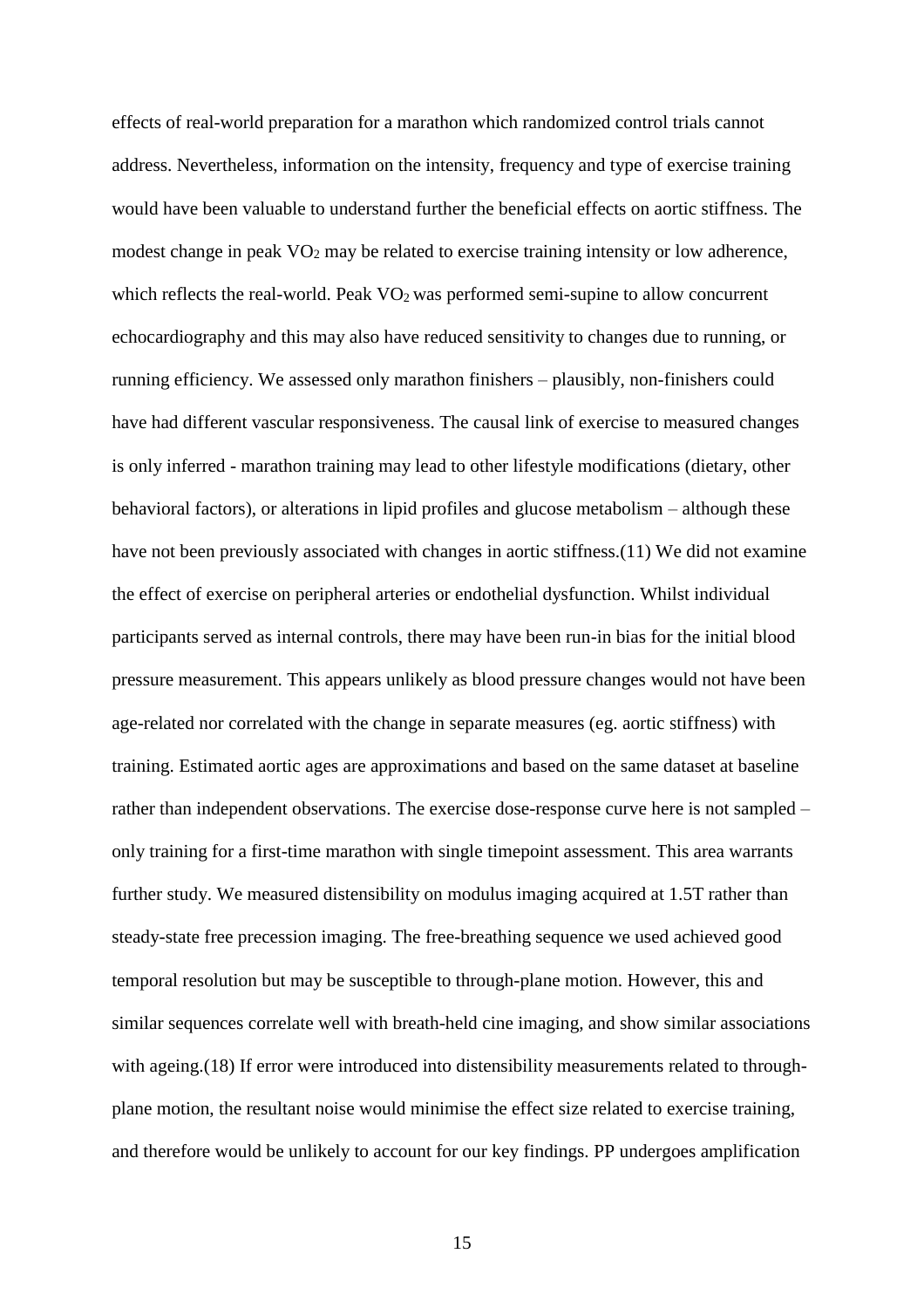from central to more peripheral locations, typically being ~6mmHg higher in the descending thoracic than the ascending aorta.(20) This PP amplification is not accounted for in our analysis since it would have involved invasive measures of aortic pressure at each locations. A sensitivity analysis suggested that the likely impact of this effect on the observed changes after training would be minimal; however, we cannot completely exclude the possibility that changes in PP amplification contribute to the observed differences. Diaphragmatic descending aortic distensibility data reported here were however higher than expected, although there is limited literature for comparison.(40) Unlike Voges et al, central rather than brachial PP was used which would explain greater distensibility, and the use of 1.5T phasecontrast modulus may accentuate image contrast differences between 3T gradient echo sequences.(40)

## **Conclusion**

Training and completion of a first-time marathon result in beneficial reductions in blood pressure and intrinsic aortic stiffening in healthy participants. These changes are equivalent to approximately a four-year reduction in vascular age. Greater benefit was observed in older, slower, male marathon runners with higher baseline blood pressure.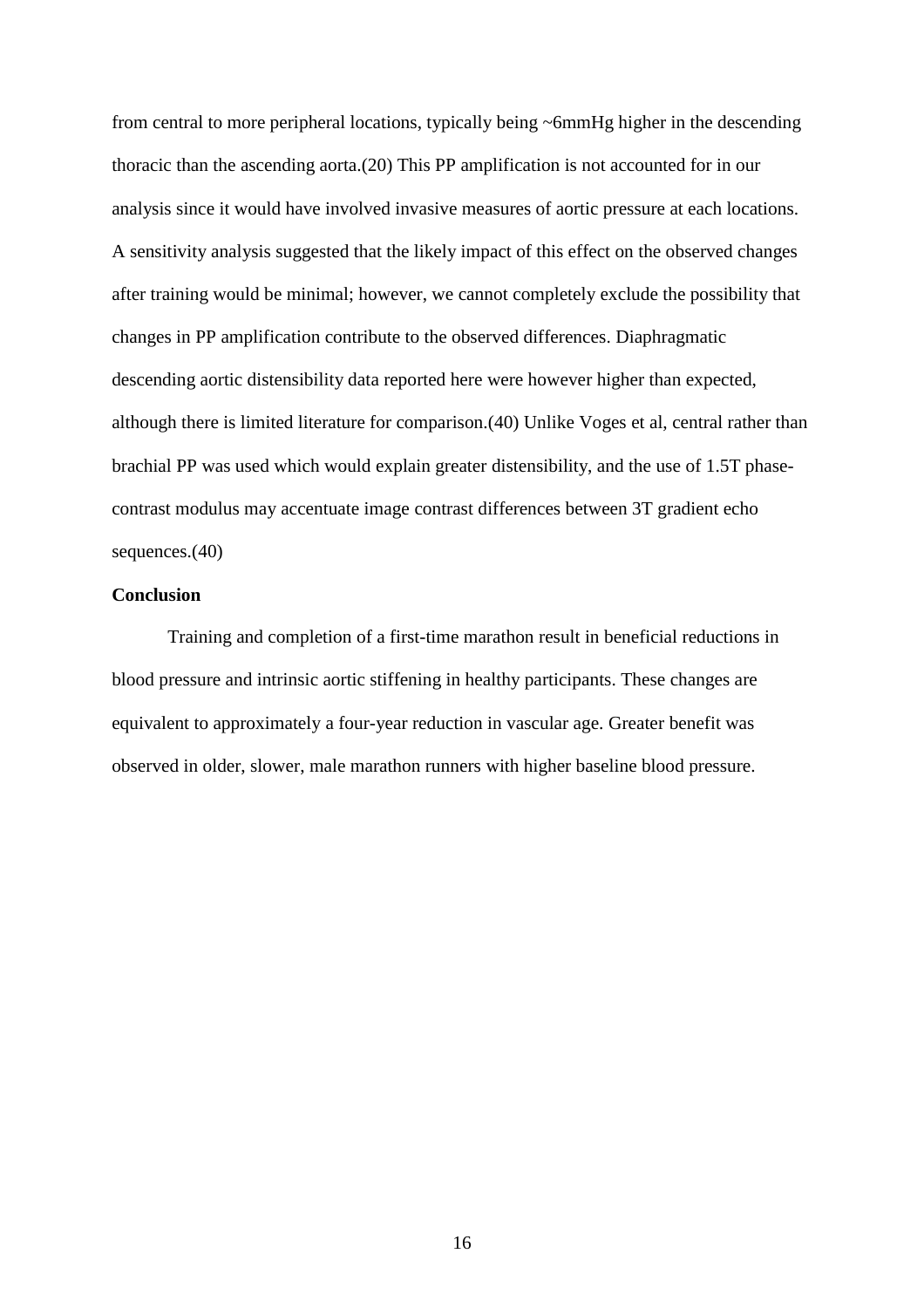### **Clinical Perspectives**

*Core Clinical Competencies:* Increased aortic stiffness and central aortic blood pressure, both strong predictors of cardiovascular mortality, are lowered in healthy individuals after sixmonths training for and completion of a first-time marathon. The benefit was greater in older, slower, male individuals. Lifestyle advice to partake in unsupervised, popular forms of exercise training that people enjoy and are likely to continue may be an effective strategy to reduce the effects of age-related arterial stiffening.

*Translational Outlook:* The vascular benefits of exercise are observed at relatively low exercise doses in real-world training programmes. The exercise dose-response curve is not yet completely known, and so the optimum real-world exercise training schedule for maximum benefit requires further study. Training had some direct impact on intrinsic aortic remodeling, but the mechanism of these changes is not yet known.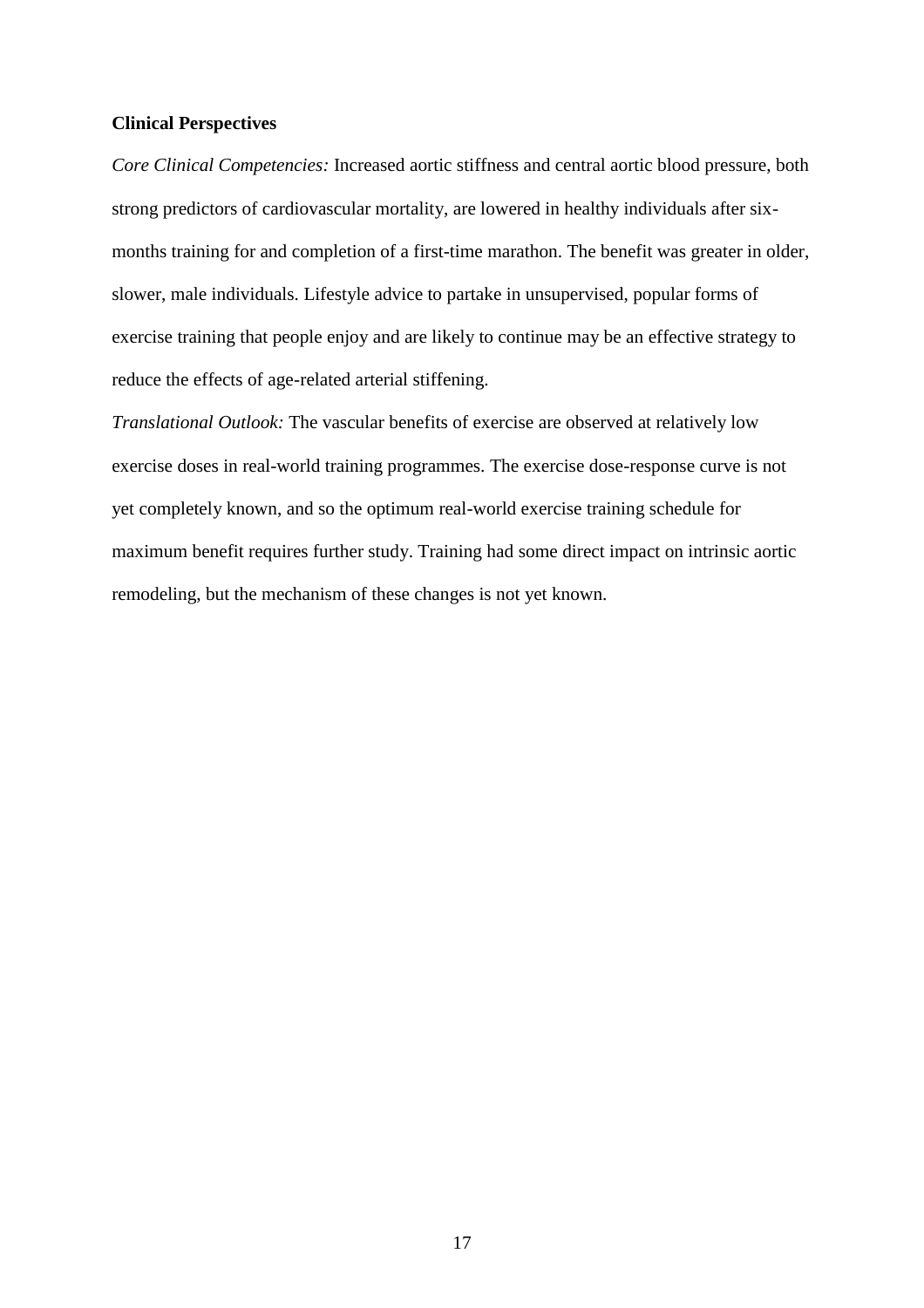### **References**

1. Mitchell GF, van Buchem MA, Sigurdsson S, Gotal JD, Jonsdottir MK, Kjartansson Ó, et al. Arterial stiffness, pressure and flow pulsatility and brain structure and function. Brain. 2011 Nov;134(11):3398–407.

2. Mitchell GF, Hwang S-J, Vasan RS, Larson MG, Pencina MJ, Hamburg NM, et al. Arterial Stiffness and Cardiovascular Events. Circulation. 2010;121(4):505–11.

3. Townsend RR, Wimmer NJ, Chirinos JA, Parsa A, Weir M, Perumal K, et al. Aortic PWV in Chronic Kidney Disease: A CRIC Ancillary Study. Am J Hypertens. 2010 Mar;23(3):282–9.

4. Hoeks APG, Breteler MMB, Witteman Popele JCM, Bos ML, Schalekamp MADH, Asmar R, et al. Arterial Stiffness and Risk of Coronary Heart Disease and Stroke: The Rotterdam Study Arterial Stiffness Study. Circulation. 2006;113:657–63.

5. Feigin, V. L., Norrving, B. & Mensah, G. A. Primary prevention of cardiovascular disease through population-wide motivational strategies: insights from using smartphones in stroke prevention. BMJ Glob. Heal*.* 2016;2(2):e000306.

6. Ben-Shlomo Y, Spears M, Boustred C, May M, Anderson SG, Benjamin EJ, et al. Aortic Pulse Wave Velocity Improves Cardiovascular Event Prediction. J Am Coll Cardiol. 2014;63(7):636–46.

7. Chirinos JA, Segers P, Hughes T, Townsend R. Large-Artery Stiffness in Health and Disease. J Am Coll Cardiol. 2019;74(9):1237–63.

8. Saint-Maurice PF, Coughlan D, Kelly SP, Keadle SK, Cook MB, Carlson SA, et al. Association of Leisure-Time Physical Activity Across the Adult Life Course With All-Cause and Cause-Specific Mortality. JAMA Netw Open. 2019;2(3):e190355.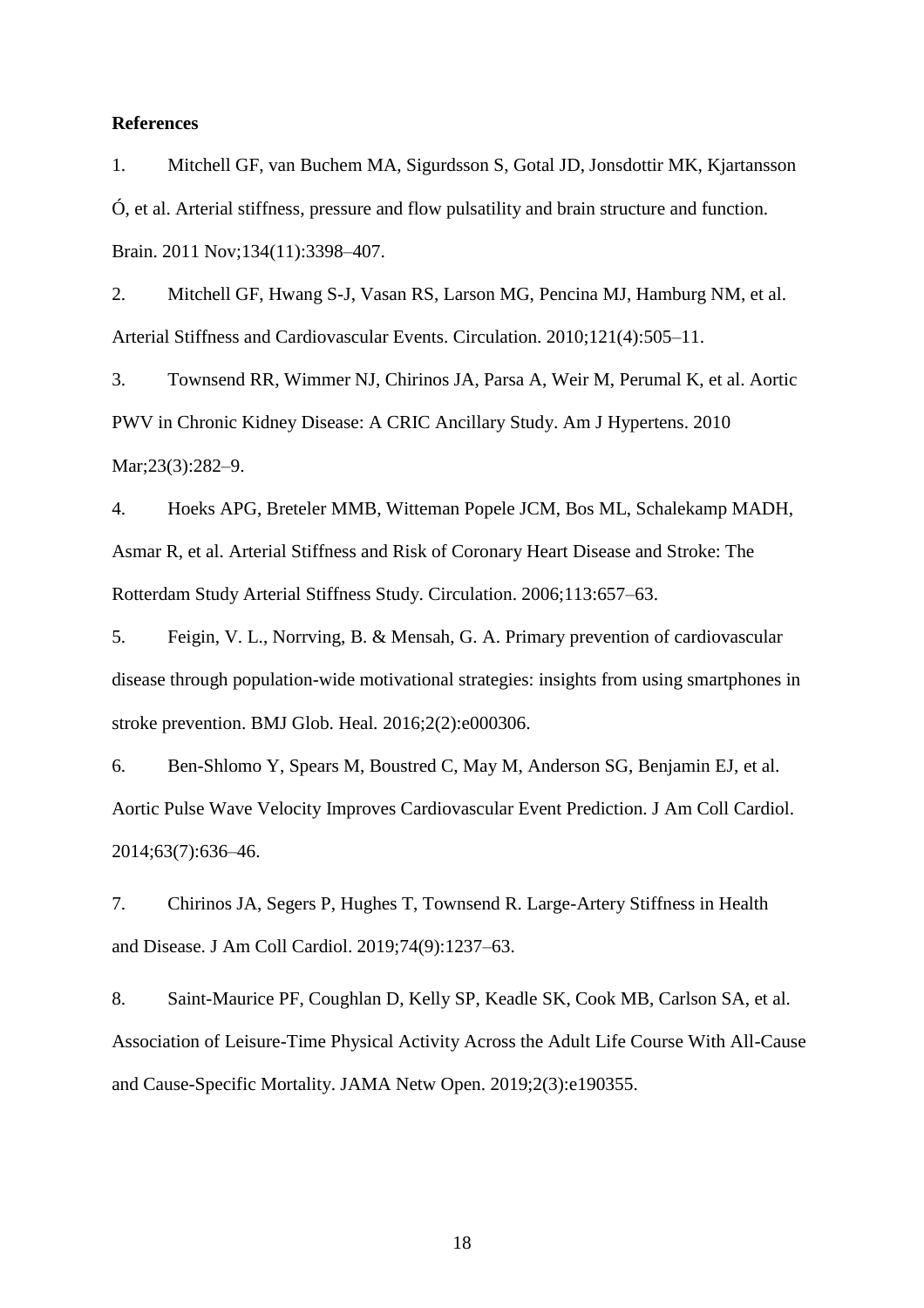9. Runningusa.org. 2019 U.S. Running Trends Report (accessed 2019 Mar 29). https://runningusa.org/RUSA/News/2019/Running\_USA\_Releases\_2019\_U.S.\_Running\_Tre nds\_Report.aspx

10. Vaitkevicius P V, Fleg JL, Engel JH, Oconnor FC, Wright JG, Lakatta LE, et al. Effects of Age and Aerobic Capacity on Arterial Stiffness in Healthy-Adults. Circulation. 1993;88(4):1456–62.

11. Tanaka H, Desouza CA, Seals DR. Absence of Age-Related Increase in Central Arterial Stiffness in Physically Active Women. Arter Thromb Vasc Biol. 1998;19:127–32.

12. Fujimoto N, Prasad A, Hastings JL, Arbab-Zadeh A, Bhella PS, Shibata S et al. Cardiovascular Effects of 1 Year of Progressive and Vigorous Exercise Training in Previously Sedentary Individuals Older Than 65 Years of Age. Circulation 2010;122(18): 1797–1805.

13. Hickson SS, Butlin M, Graves M, et al. The Relationship of Age With Regional Aortic Stiffness and Diameter. JACC Cardiovasc Imaging. 2010;3(12):1247–1255.

14. Redheuil A, Yu W-C, Wu CO, Mousseaux E, de Cesare A, Yan R, et al. Reduced ascending aortic strain and distensibility: earliest manifestations of vascular aging in humans. Hypertens. 2010;55(2):319–26.

15. Schlatmann TJM, Becker, A. E. Histologic changes in the normal aging aorta: Implications for dissecting aortic aneurysm. Am. J. Cardiol. 1997;39(1): 13–20.

16. Jones S, D'Silva A, Bhuva A, Lloyd G, Manisty C, Moon JC, et al. Improved exercise-related skeletal muscle oxygen consumption following uptake of endurance training measured using near-infrared spectroscopy. Front Physiol. 2017;8:1018.

17. Virgin Money London Marathon. Beginner 17 week training plan (accessed 2017 Jan 28). https://www.virginmoneylondonmarathon.com/en-gb/trainingplans/beginner-17-weektraining-plan/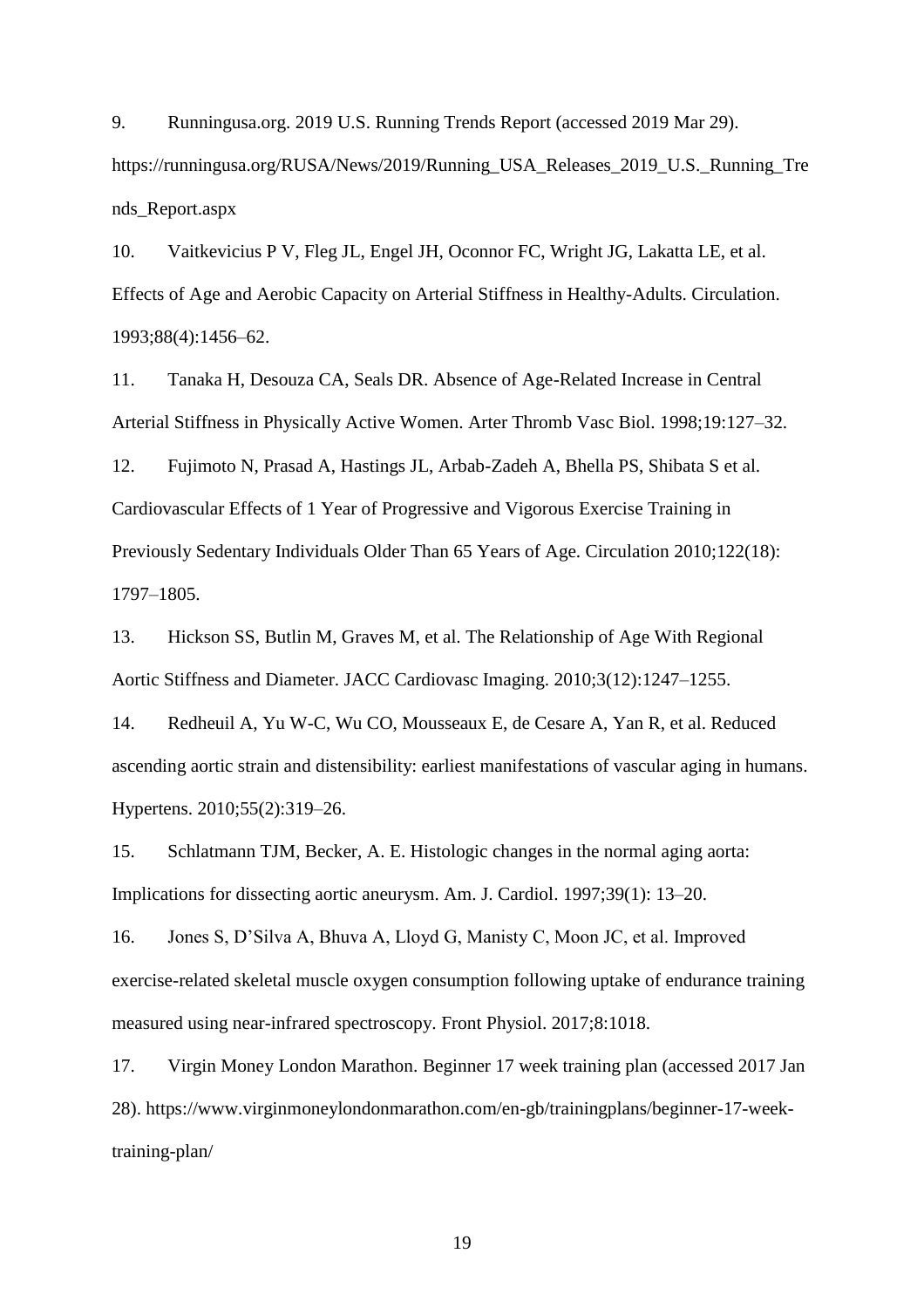18. Herment A, Lefort M, Kachenoura N, De Cesare A, Taviani V, Graves MJ, et al. Automated estimation of aortic strain from steady-state free-precession and phase contrast MR images. Magn Reson Med. 2011;65(4):986–93.

19. Hughes AD, Parker KH. Forward and backward waves in the arterial system: Impedance or wave intensity analysis? Med Biol Eng Comput. 2009;47(2):207–10.

20. Narayan O, Parker KH, Davies JE, Hughes AD, Meredith IT, Cameron JD. Reservoir pressure analysis of aortic blood pressure: An in-vivo study at five locations in humans. J Hypertens. 2017;35(10):2025–33.

21. Reese RJ, Fuehrer D, Fennessy C. Runners With More Training Miles Finish Marathons Faster. Runners World (accessed August 2018). 2014.

https://www.runnersworld.com/run-the-numbers/runners-with-more-training-miles-finishmarathons-faster

22. Thomopoulos C, Parati G, Zanchetti A. Effects of blood-pressure-lowering treatment on outcome incidence. J Hypertens . 2017;35(11):2150–60.

23. Piercy KL, Troiano RP, Ballard RM, Carlson SA, Fulton JE, Galuska DA, et al. The Physical Activity Guidelines for Americans. JAMA . 2018 Nov 20;320(19):2020.

24. Hughson RL, Robertson AD, Arbeille P, Shoemaker JK, Rush JWE, Fraser KS, et al. Increased postflight carotid artery stiffness and inflight insulin resistance resulting from 6-mo spaceflight in male and female astronauts. Am J Physiol. 2016;310(5):H628–38.

25. Shibata S, Fujimoto N, Hastings JL, Carrick-Ranson G, Bhella PS, Hearon C, et al. The effect of lifelong exercise frequency on arterial stiffness. J Physiol. 2018;0:1–13.

26. Howden EJ, Sarma S, Lawley JS, Opondo M, Cornwell W, Stoller D et al.

Reversing the Cardiac Effects of Sedentary Aging in Middle Age- A Randomized Controlled Trial: Implications for Heart Failure Prevention. Circulation 2018;137(15):1549–1560.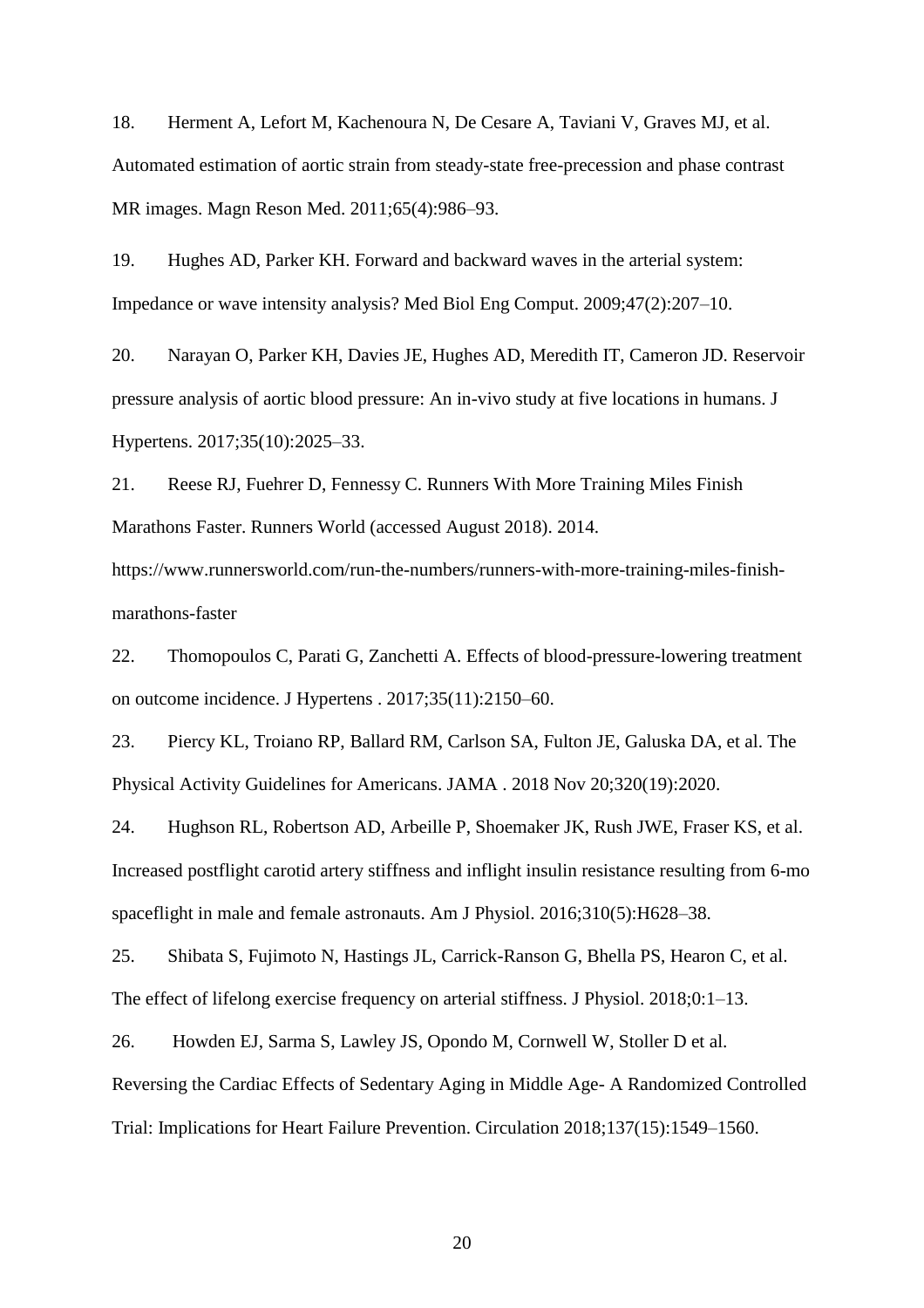27. Shephard RJ, Balady GJ. Clinical Cardiology : New Frontiers Exercise as Cardiovascular Therapy. Circulation. 1999;0(99):963–72.

28. Naci H, Salcher-Konrad M, Dias S, Blum MR, Sahoo SA, Nunan D, et al. How does exercise treatment compare with antihypertensive medications? controlled trials assessing exercise and medication effects on systolic blood pressure. Br J Sport Med. 2018;0:1–12.

29. Lewington S, Clarke R, Qizilbash N, Peto R, Collins R et al. Age-specific relevance of usual blood pressure to vascular mortality: a meta-analysis of individual data for one million adults in 61 prospective studies. Lancet 2002;360:1903–13.

30. Ashor AW, Lara J, Siervo M, Celis-Morales C, Mathers JC. Effects of exercise modalities on arterial stiffness and wave reflection: a systematic review and meta-analysis. PLoS One. 2014;9(10):e110034.

31. Hafner NM, Womack CJ, Luden ND, Todd MK. Arterial adaptations to training among first time marathoners. Cardiovasc. Ultrasound 2016;14(1):19.

32. Cameron JD, Dart AM. Exercise training increases total systemic arterial compliance in humans. Am J Physiol Circ Physiol. 1994;266(2):693-701.

33. Vogel T. Lepretre PM. Brechat PH. Lonsdorfer-Wolf E. Kaltenbach G. Lonsdorfer J. Benetos A. Effect of a short-term intermittent exercise-training programme on the pulse wave velocity and arterial pressure: a prospective study among 71 healthy older subjects. Int J Clin Pract. 2013;67(5):420-6.

34. Hayashi K, Sugawara J, Komine H, Maeda S, Yokoi T. Effects of Aerobic Exercise Training on the Stiffness of Central and Peripheral Arteries in Middle-Aged Sedentary Men. Jpn J Physiol . 2005;55(4):235–9.

35. McEniery CM, Yasmin, Hall IR, Qasem A, Wilkinson IB, Cockcroft JR, et al. Normal Vascular Aging : Differential Effects on Wave Reflection and Aortic Pulse Wave Velocity. J Am Coll Cardiol . 2005;46(9):1753–60.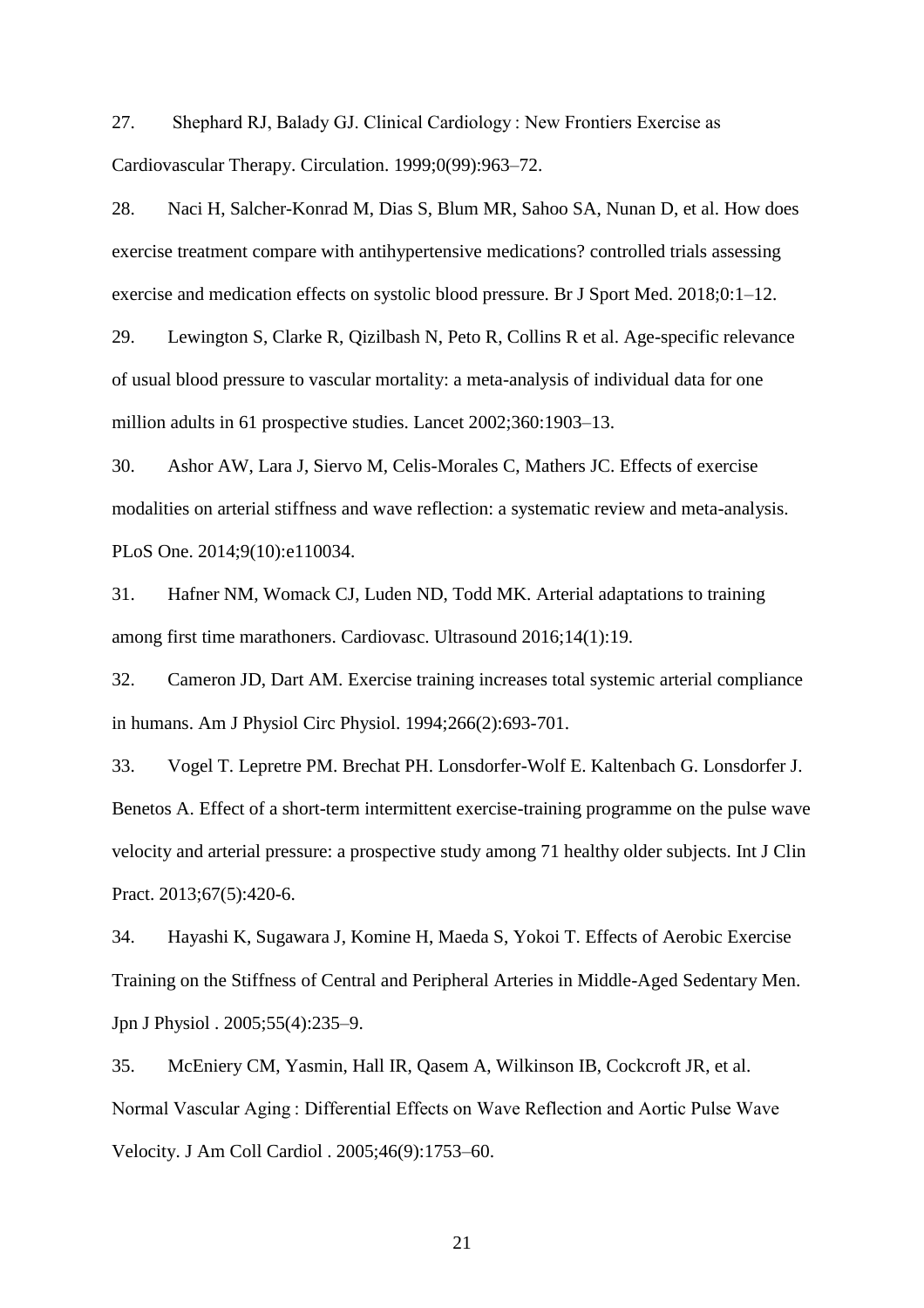36. Safar ME, Levy BI, Struijker-Boudier H. Current perspectives on arterial stiffness and pulse pressure in hypertension and cardiovascular diseases. Circulation. 2003;107(22):2864– 9.

37. Topouchian J, Asmar R, Sayegh F, et al. Changes in Arterial Structure and Function Under Trandolapril-Verapamil Combination in Hypertension. Stroke. 1999;30(5):1056-64. 38. Maroules CD, Khera A, Ayers C, et al. Cardiovascular outcome associations among cardiovascular magnetic resonance measures of arterial stiffness: the Dallas heart study. J Cardiovasc Magn Reson. 2014;16(1):33.

39. Pierce GL. Aortic Stiffness in Aging and Hypertension : Prevention and Treatment with Habitual Aerobic Exercise. Curr Hypertens Rep. 2017;19(11):90.

40. Voges I, Jerosch-Herold M, Hedderich J, Pardun E, Hart C, Gabbert DD, et al. Normal values of aortic dimensions, distensibility, and pulse wave velocity in children and young adults: a cross-sectional study. J Cardiovasc Magn Reson. 2012;14:77.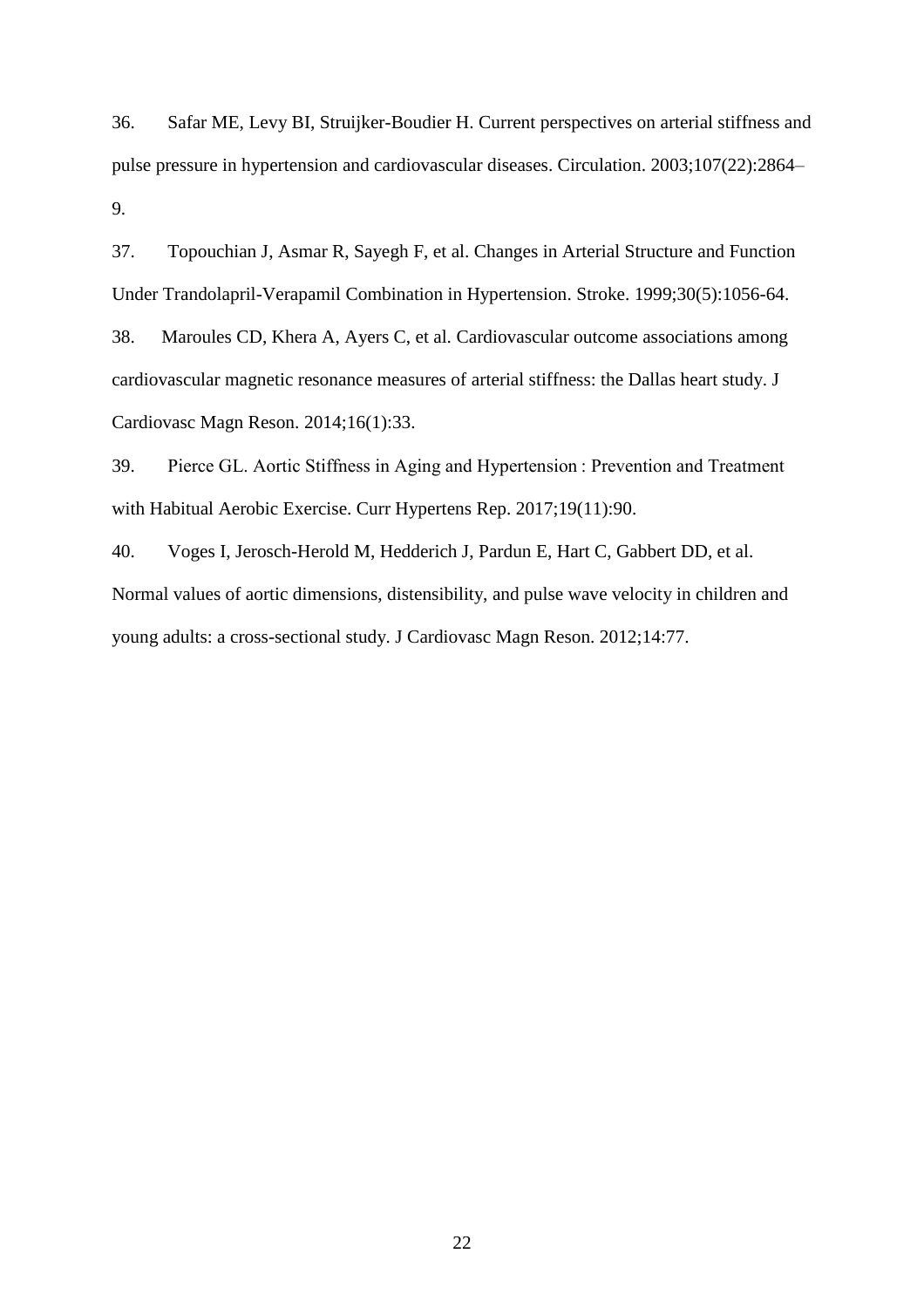#### **Figure legends**

<span id="page-22-0"></span>**Figure 1 London Marathon running times for study participants.** Vertical lines represent the average of the median running times for the 2016 and 2017 London Marathons.

<span id="page-22-1"></span>**Figure 2 Greater change with exercise training in aortic blood pressure (top) and distensibility (bottom) in older age category (>37 years old).** Data are medians and standard errors. *Abbreviations: \* p<0.05; \*\* p<0.01;\*\*\* p<0.001; \*\*\*\* p<0.0001*.

<span id="page-22-2"></span>**Figure 3 Baseline central (aortic) systolic blood pressure, aortic stiffness and estimated aortic age; and the change (red arrow) with exercise training for the average older marathon completer.**

<span id="page-22-3"></span>**Figure 4 Reduction in aortic stiffness with exercise stiffness is due to both intrinsic structural (load-independent) and functional (pressure-dependent) changes.** At higher arterial pressure, the aorta is functionally stiffer, but this relationship is not linear. Exercise training results in a reduction in pressure-dependent distensibility (leftward shift along the curve), and additionally a reduction in intrinsic β-stiffness (upward shift of the curve), contributing to a greater reduction in stiffness (red arrows and lines). In this schematic, data are fitted to an exponential for the cohort both before and after exercise training.

**Central Illustration Training and completion of a first-time marathon reverses agerelated aortic stiffening and reduces central (aortic) blood pressure.** Biological aortic age was calculated from the baseline age-stiffness relationship at assessment six months before and two weeks after a first marathon. The reduction in aortic stiffness was equivalent to a four-year reduction in estimated aortic age. These benefits were greater in older, male, slower runners with higher baseline systolic blood pressure (BP), in adjusted models. Data are the linear age-stiffness relationship before and after exercise training (left); systolic, diastolic BP and mean arterial pressure (top right); and marathon running times (bottom right). Abbreviations:  $* = p < 0.05$ .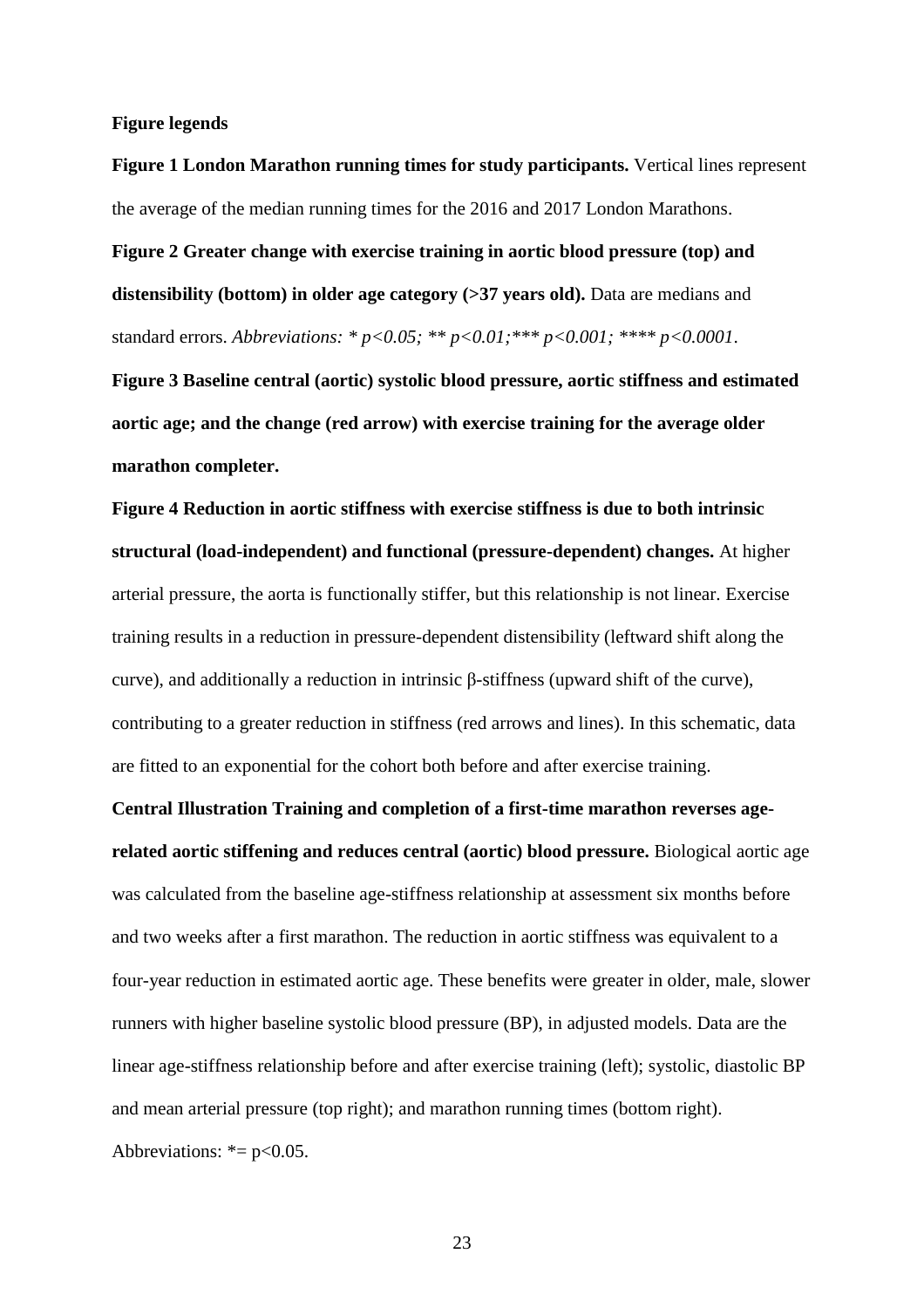|                               | <b>Whole cohort</b>              |                       |         |                 | Older $(>37$ years)               |         | Younger $(\leq 37$ years) |                  |                  |  |
|-------------------------------|----------------------------------|-----------------------|---------|-----------------|-----------------------------------|---------|---------------------------|------------------|------------------|--|
|                               | <b>Baseline</b>                  | <b>Follow-up</b>      |         | <b>Baseline</b> | <b>Follow-up</b>                  |         | <b>Baseline</b>           | <b>Follow-up</b> | $\boldsymbol{p}$ |  |
| $\boldsymbol{n}$              | 138                              |                       |         | 59              |                                   |         | 79                        |                  |                  |  |
| Age (years)                   | $37(21-69)$                      |                       |         | $47 + 7$        |                                   |         | $30 + 4$                  |                  |                  |  |
| Male                          | 68 (49%)                         |                       |         | 28 (47%)        |                                   |         | 40 (51%)                  |                  |                  |  |
| Running Time (hrs)            | $4.96 \pm 0.98$                  |                       |         | $5.37 \pm 1.05$ |                                   |         | $4.65 \pm 0.80$           |                  |                  |  |
| Weight (kg)                   | $73 + 13$                        | $72 + 12$             | 0.002   | $75 + 14$       | $73 + 13$                         | < 0.001 | $72 + 13$                 | $71 + 12$        | 0.59             |  |
| Body Fat (%)                  | $25 + 8$                         | $24 + 9$              | 0.009   | $28 + 7$        | $26 \pm 8$                        | 0.01    | $23 + 8$                  | $23 + 9$         | 0.34             |  |
| Peak V02 (ml/kg/min)          | $34.5 \pm 7.5$                   | $35.6 \pm 8.3$        | 0.02    | $31 \pm 6.5$    | $32.0 \pm 6.7$                    | 0.048   | $37 + 7.0$                | $39 + 8.3$       | 0.06             |  |
| Heart Rate (bpm)              | 69(61,77)                        | 67(61,75)             | 0.07    | 69(61,78)       | 67(58,77)                         | 0.29    | 69(61,76)                 | 67(62,75)        | 0.14             |  |
| <b>Blood Pressure</b> (mmHg)  |                                  |                       |         |                 |                                   |         |                           |                  |                  |  |
| <b>Brachial SBP</b>           | 120 (111,128)                    | 116(108, 124) < 0.001 |         | 124(114,132)    | 120 (109,127)                     |         |                           | 114 (108,122)    | 0.004            |  |
| <b>Brachial DBP</b>           | 75 (70,79)                       | 72 (68,76)            | < 0.001 | 78 (74,82)      | 74 (67,77)                        | < 0.001 | 73 (70,77)                | 71 (68,76)       | 0.016            |  |
| <b>Brachial MAP</b>           | 90(85,95)                        | 88 (81,92)            | < 0.001 | 94 (87,98)      | 89 (82,93)                        | < 0.001 | 88 (83,92)                | 86 (81,90)       | 0.005            |  |
| <b>Brachial PP</b>            | 45(40,51)                        | 44(40,50)             | 0.004   | 46(42,54)       | 44(40,52)                         | 0.03    | 45 (40,49)                | 43 (40,47)       | 0.053            |  |
| <b>Central SBP</b>            | 110(102,121)                     | 106(100,114)          | < 0.001 | 116 (109,123)   | 109 (101,119)                     | < 0.001 | 108(100, 114)             | 104(100,111)     | 0.002            |  |
| <b>Central DBP</b>            | 76 (72,81)                       | 74 (69,78)            | < 0.001 | 79 (75,83)      | 75 (69,79)                        | < 0.001 | 74 (71,78)                | 73 (69,77)       | 0.02             |  |
| <b>Central MAP</b>            | 87 (82,94)                       | 85 (79,90)            | < 0.001 | 92 (87,96)      | 86 (80,92)                        | < 0.001 | 85 (82,90)                | 83 (79,88)       | 0.007            |  |
| Central PP                    | 35(31,41)                        | 33 (30,39)            | 0.02    | 39 (33,43)      | 35(32,41)                         | 0.056   | 33 (29,39)                | 33 (30,37)       | 0.19             |  |
| <b>Wave separation</b> (mmHg) |                                  |                       |         |                 |                                   |         |                           |                  |                  |  |
| Forward pressure wave         | 98 (92,105)                      | 95 (88,101)           | < 0.001 | 102(96,107)     | 96 (90,104)                       | 0.002   | 95 (90,103)               | 93 (88,100)      | 0.01             |  |
| Backward pressure wave        | 13(12,16)                        | 12(11,15)             | 0.009   | 14(12,16)       | 14(11,16)                         | 0.16    | 12(10,14)                 | 11.31(10,13)     | 0.06             |  |
| Reflection magnitude          | 0.55(0.50, 0.62) 0.54(0.51, 0.6) |                       | 0.60    |                 | 0.57(0.51, 0.64) 0.55(0.52, 0.61) | 0.66    | 0.54(0.49, 0.61)          | 0.54(0.49, 0.59) | 0.70             |  |

<span id="page-23-0"></span>**Table 1 Baseline characteristics and follow-up response to exercise, stratified by older (>37 years) and younger (≤37 years) participants.** Data are mean ( $\pm$ standard deviation; full age range for whole cohort) or median (inter-quartile range). 1 participant did not have follow-up cardiovascular magnetic resonance due to pregnancy; 3 participants had partial aortic phase contrast acquisition due to scanner crashes; 1 participant imaging data was not saved successfully at one time-point. 5 participants did not have cardiopulmonary exercise testing data due to either machine crashes or injury at follow-up. Wave separation waves are measured in the ascending aorta. *Abbreviations: SBP= systolic blood pressure, DBP= diastolic blood pressure; MAP= mean arterial pressure; PP= pulse pressure.*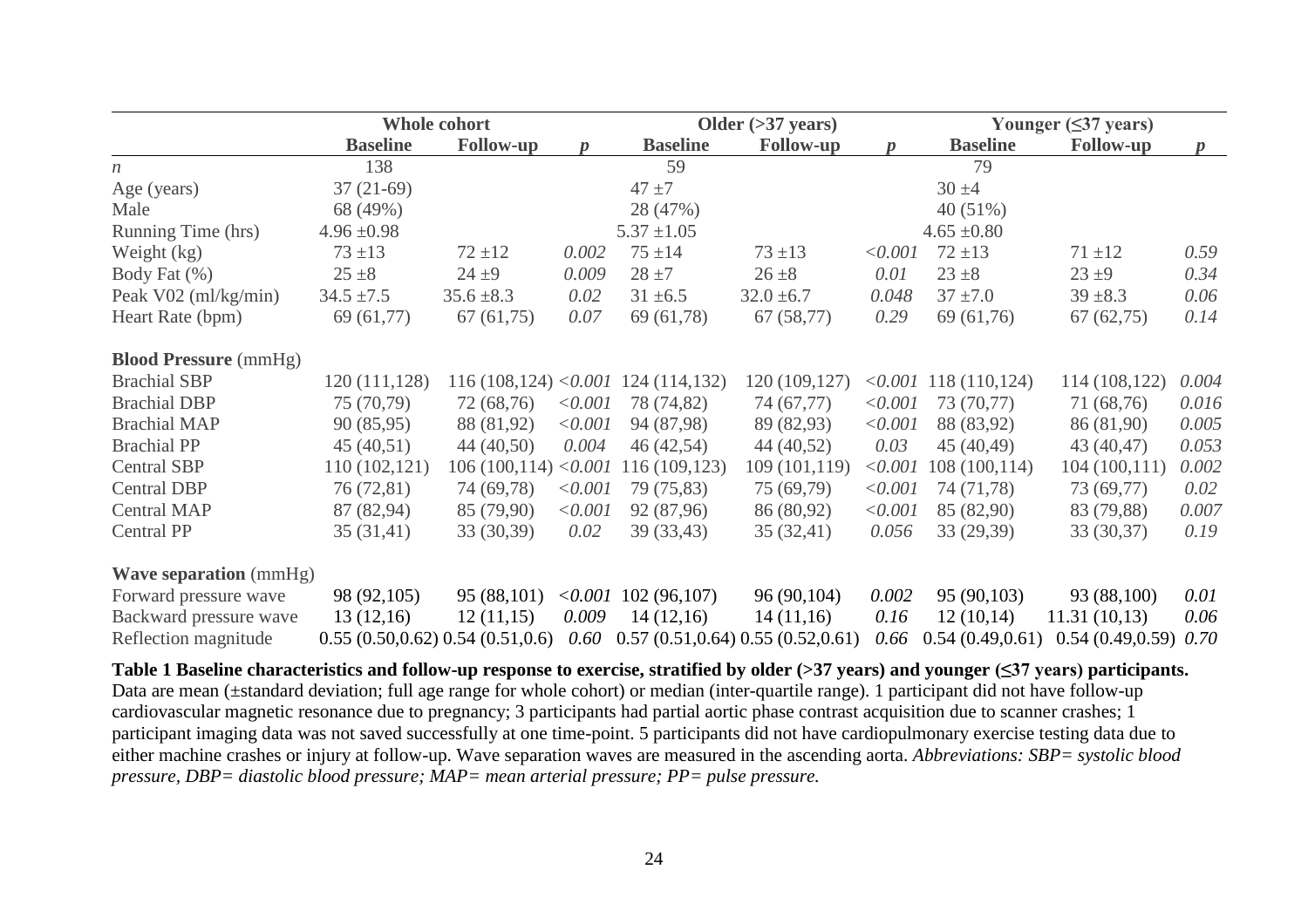|                                                                    | Whole cohort    |                                   |                          |                       | Older $(>37 \text{ years})$ | Younger $(\leq)37$ years) |                                    |                  |                          |
|--------------------------------------------------------------------|-----------------|-----------------------------------|--------------------------|-----------------------|-----------------------------|---------------------------|------------------------------------|------------------|--------------------------|
|                                                                    | <b>Baseline</b> | <b>Follow</b> up                  |                          | <b>Baseline</b>       | <b>Follow</b> up            |                           | <b>Baseline</b>                    | <b>Follow</b> up | $\boldsymbol{p}$         |
| $\boldsymbol{n}$                                                   | 138             |                                   |                          | 59                    |                             |                           | 79                                 |                  |                          |
| <b>Distensibility</b> $(x10^{-3}.mmHg^{-1})$                       |                 |                                   |                          |                       |                             |                           |                                    |                  |                          |
| Ascending                                                          | 8.6(5,11)       | 8.5(6,12)                         | $\overline{a}$           | 5.4(3,8)              | 5.9(4,9)                    | 0.04                      | 10.3(8,13)                         | 10.6(8,13)       |                          |
| <b>Proximal Descending</b>                                         | 8.6(6,12)       | 9.1(6,13)                         | 0.009                    | 6.2(4,10)             | 7.1(5,10)                   | 0.02                      | 9.2(8,14)                          | 10.8(8,14)       |                          |
| Diaphragmatic Descending                                           | 13.7(11,18)     | 15.2(12,21)                       |                          | $0.002$ 11.7 $(9,14)$ | 12.7(10,17)                 |                           | $<0.001$ 16.0 (13,20)              | 16.6(14,23)      |                          |
| <b>Beta-stiffness</b>                                              |                 |                                   |                          |                       |                             |                           |                                    |                  |                          |
| Ascending                                                          |                 | $2.9(2.5, 4.2)$ $3.1(2.4, 4.2)$   | $\overline{\phantom{a}}$ | 4.2(3.3,6.8)          | 4.1(3.1,6.0)                |                           | 2.7(2.1,2.9)                       | 2.6(2.2,3.3)     |                          |
| <b>Proximal Descending</b>                                         | 3.1(2.4, 4.3)   | $2.9(2.3, 4.0)$ $0.08$            |                          | 3.9(2.7,5.6)          | 3.9(2.7, 4.9)               | $\overline{\phantom{a}}$  | 2.7(2.2,3.4)                       | 2.6(2.1,3.2)     | $\overline{\phantom{a}}$ |
| Diaphragmatic Descending                                           |                 | $2.0(1.7,2.3)$ 1.9 (1.6,2.3) 0.04 |                          | 2.3(2.0,2.7)          | $2.1(1.9,2.5)$ 0.051        |                           | 1.8(1.6, 2.1)                      | 1.8(1.5,2.2)     |                          |
| <b>Vascular age (Distensibility)</b>                               |                 |                                   |                          |                       |                             |                           |                                    |                  |                          |
| Ascending                                                          | 39.3 (28,53)    | 39.9 (24,52)                      |                          | 53.1(43,63)           | 51.2 (37,59)                | 0.04                      | 32.0(20,40)                        | 31.0(19,44)      |                          |
| <b>Proximal Descending</b>                                         | 40.0(22,55)     | 37.5(19.51)                       |                          | 0.00953.4(34,63)      | 48.0 (35,59)                | 0.02                      | 28.1(10,44)                        | 28.6 (12,42)     |                          |
| Diaphragmatic Descending                                           | 41.4(28,51)     | 36.4(19,48)                       |                          | $0.002$ 47.8 (41,57)  | 44.6(32,53)                 |                           | $\langle 0.001 \, 33.6 \, (20.44)$ | 31.8(12,41)      |                          |
| <b>Vascular age (Beta-stiffness)</b>                               |                 |                                   |                          |                       |                             |                           |                                    |                  |                          |
| Ascending                                                          | $38.3 \pm 17.9$ | $38.6 \pm 16.8$                   |                          | $50.1 \pm 17.7$       | $48.5 \pm 17.2$             | $\overline{\phantom{a}}$  | 29.4 11.9                          | $30.9 \pm 11.6$  |                          |
| <b>Proximal Descending</b>                                         | $37.1 \pm 20.5$ | $34.8 \pm 19.0$                   | 0.11                     | $46.3 \pm 22.0$       | $43.2 \pm 20.4$             | $\overline{a}$            | 30.3 16.4                          | $28.4 \pm 15.2$  |                          |
| Diaphragmatic Descending                                           | $37.2 \pm 17.5$ | $33.6 \pm 18.6$                   | 0.04                     | $46.1 \pm 17.4$       | $40.4 \pm 20.0$             | 0.051                     | 30.4 14.4                          | $28.4 \pm 15.5$  |                          |
| Pulse wave velocity $(m/s)$                                        |                 |                                   |                          |                       |                             |                           |                                    |                  |                          |
| Arch                                                               | 4.4(4,5)        | 4.2(4,5)                          | $\overline{\phantom{a}}$ | 5.4(5,6)              | 5.3(4,6)                    | 0.09                      | 3.9(3,4)                           | 3.9(4,4)         |                          |
| <b>Descending Aorta</b>                                            | 7.9(6,10)       | 7.4(6,9)                          | 0.06                     | 8.1(7,10)             | 7.7(7,10)                   | $\overline{\phantom{a}}$  | 7.6(6,10)                          | 7.1(6,9)         | 0.08                     |
| <b>Whole Aorta</b>                                                 | 5.7(5,7)        | 5.5(5,6)                          | 0.03                     | 6.3(6,7)              | 6.1(5,8)                    | $\overline{\phantom{a}}$  | 5.1(5,6)                           | 5.0(5,6)         | 0.10                     |
| <b>Ascending aortic Z</b> <sub>c</sub> (dynes.s.cm <sup>-5</sup> ) | $59 + 18$       | $57 + 14$                         | $\overline{\phantom{a}}$ | $60 + 20$             | $57 + 15$                   | $\overline{\phantom{a}}$  | $57 + 15$                          | $56 + 12$        |                          |
| <b>Ascending aortic wave speed</b> (m/s)                           | 3.3(3,4)        | 3.0(3,4)                          | $\overline{\phantom{a}}$ | 3.7(3,4)              | 3.7(3,4)                    | $\overline{\phantom{a}}$  | 3.0(2,4)                           | 2.8(2,3)         | 0.08                     |

**Diameter** (mm)